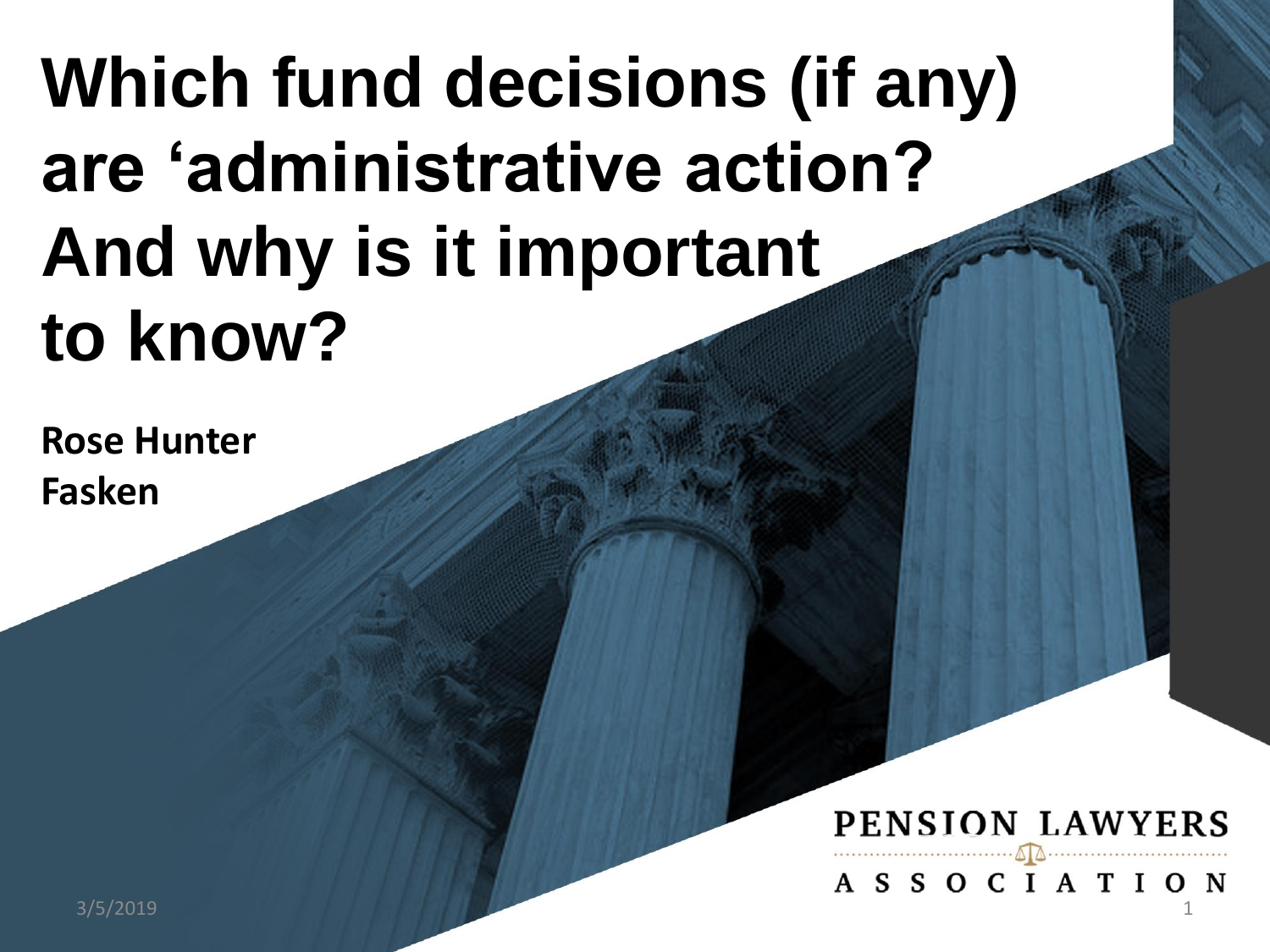### **A couple of statistics to set the scene**

- Social grants were paid to approx **17,6 m people** each month in 2017, at a cost to the fiscus of approx **R170 billion** or **approx R9500.00 per person per** year
- Tax deductions on contributions to retirement funds were enjoyed by approx **3,17 million taxpayers** in 2017, at a cost to the fiscus of **approx R73 billion** or **approx R21 500 per person per year**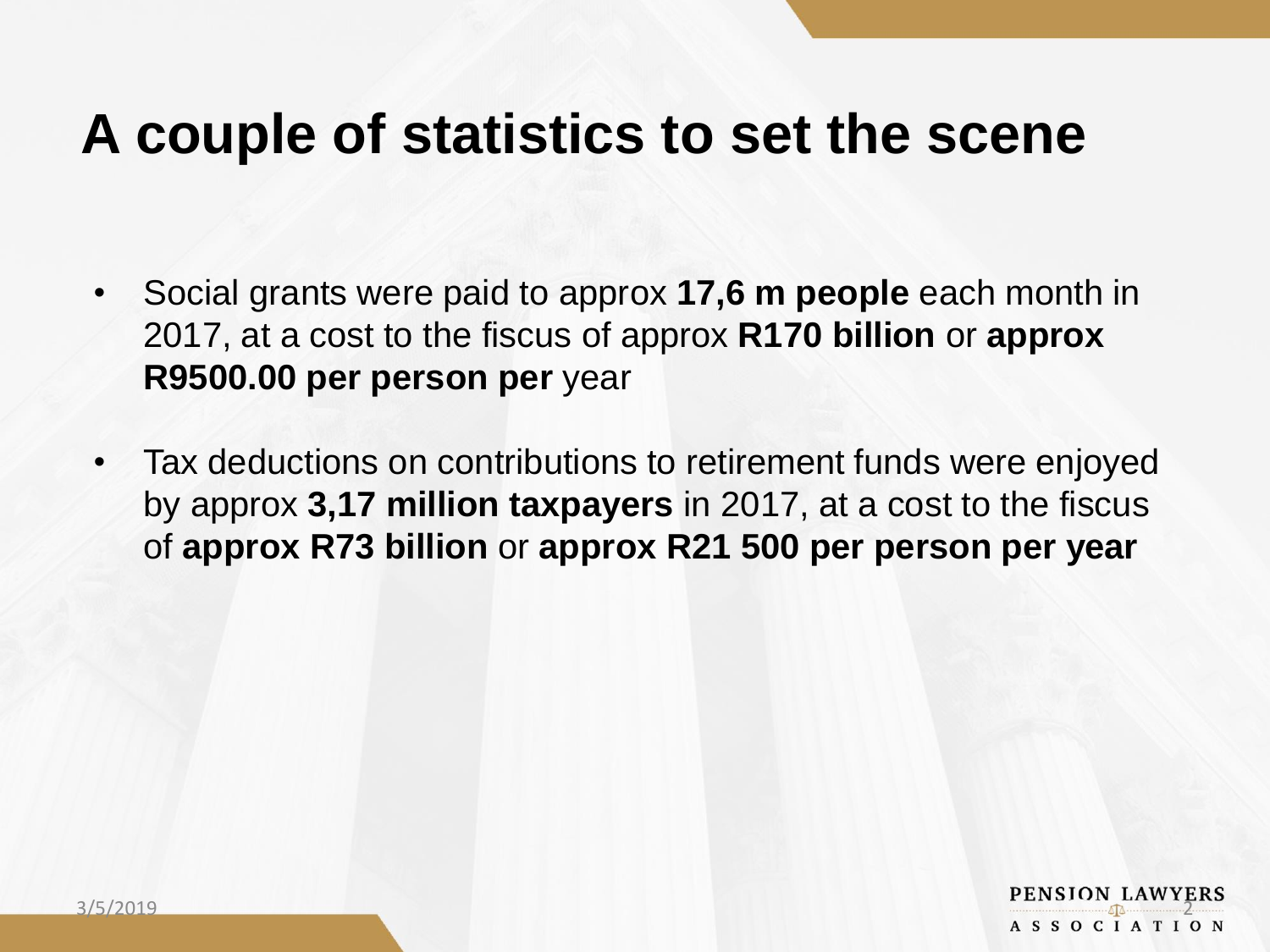# **Section 33 of the Constitution**

'Just administrative action

- (1) **Everyone has the right to administrative action that is lawful, reasonable and procedurally fair**.
- (2) Everyone whose rights have been adversely affected by administrative action has the right to be given written reasons.
- (3) National legislation must be enacted to give effect to these rights, and must –
	- (a) provide for the review of administrative action by a court or, where appropriate, an independent and impartial tribunal;
	- (b) impose a duty on the state to give effect to the rights in subsections (1) and (2); and
	- (c) promote an efficient administration.'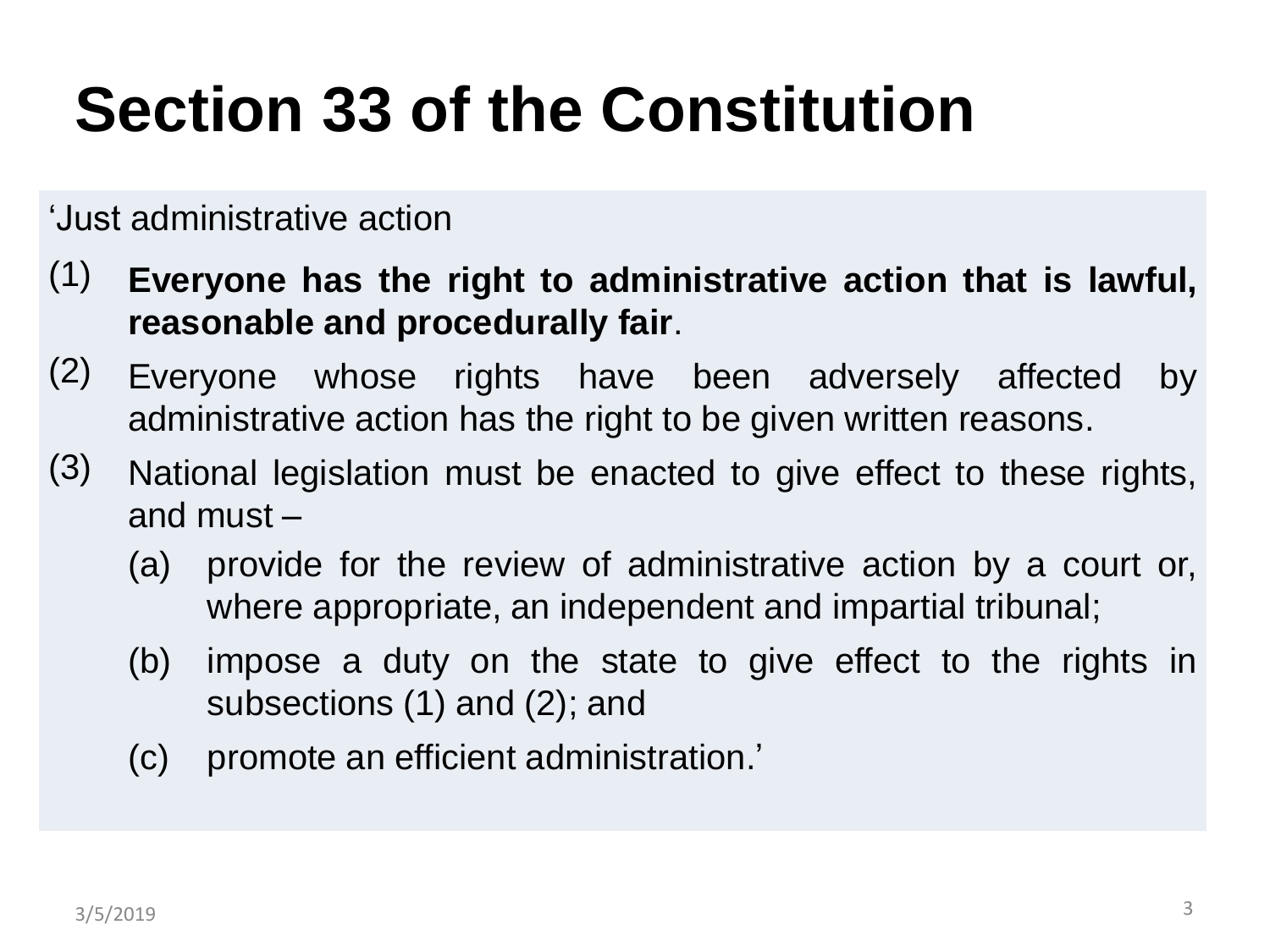# **Promotion of Administrative Justice Act, 2002 (PAJA)**

"**administrative action" means any decision taken, or any failure to take a decision, by** –

- (a) **an organ of state**, when
	- (i) exercising a power in terms of the Constitution or a provincial constitution; or
	- (ii) exercising a public power or performing a public function in terms of any legislation; or
- (b) **a natural or juristic person, other than an organ of state**, **when exercising a public power or performing a public function in terms of an empowering provision**,

which **adversely affects the rights of any person and which has a direct, external legal** effect, but does not include ….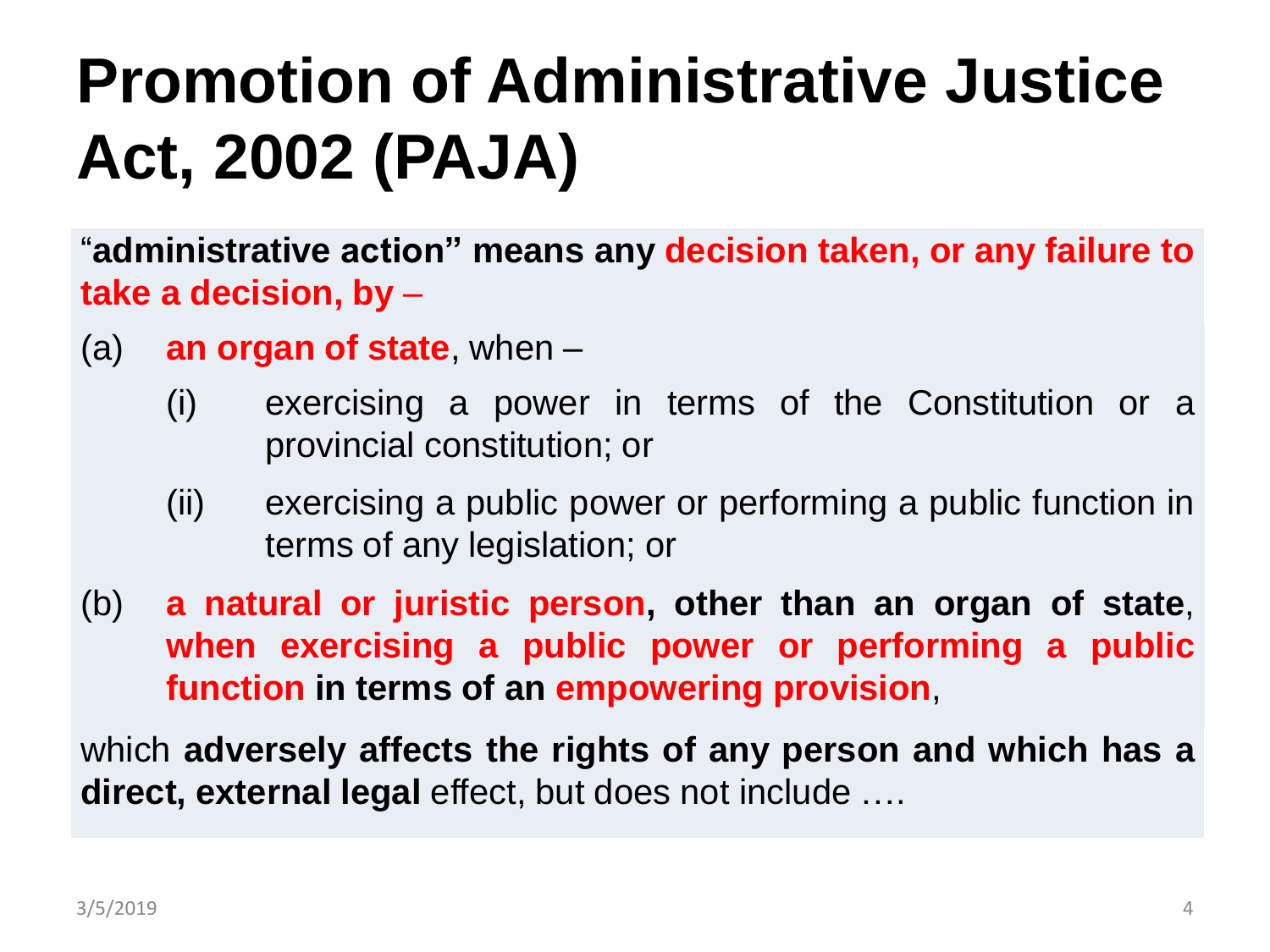## **"Organ of state" as defined in the Constitution and PAJA**

#### '"**organ of state**" means

- (a) any department of state or administration in the national, provincial or local sphere of government; or
- (b) **any other functionary or institu**tion
	- (i) exercising a power or performing a function in terms of the Constitution or a provincial constitution; or
	- (ii) **exercising a public power or performing a public function in terms of any legislation**, but does not include a court or a judicial officer.'

[Emphases added]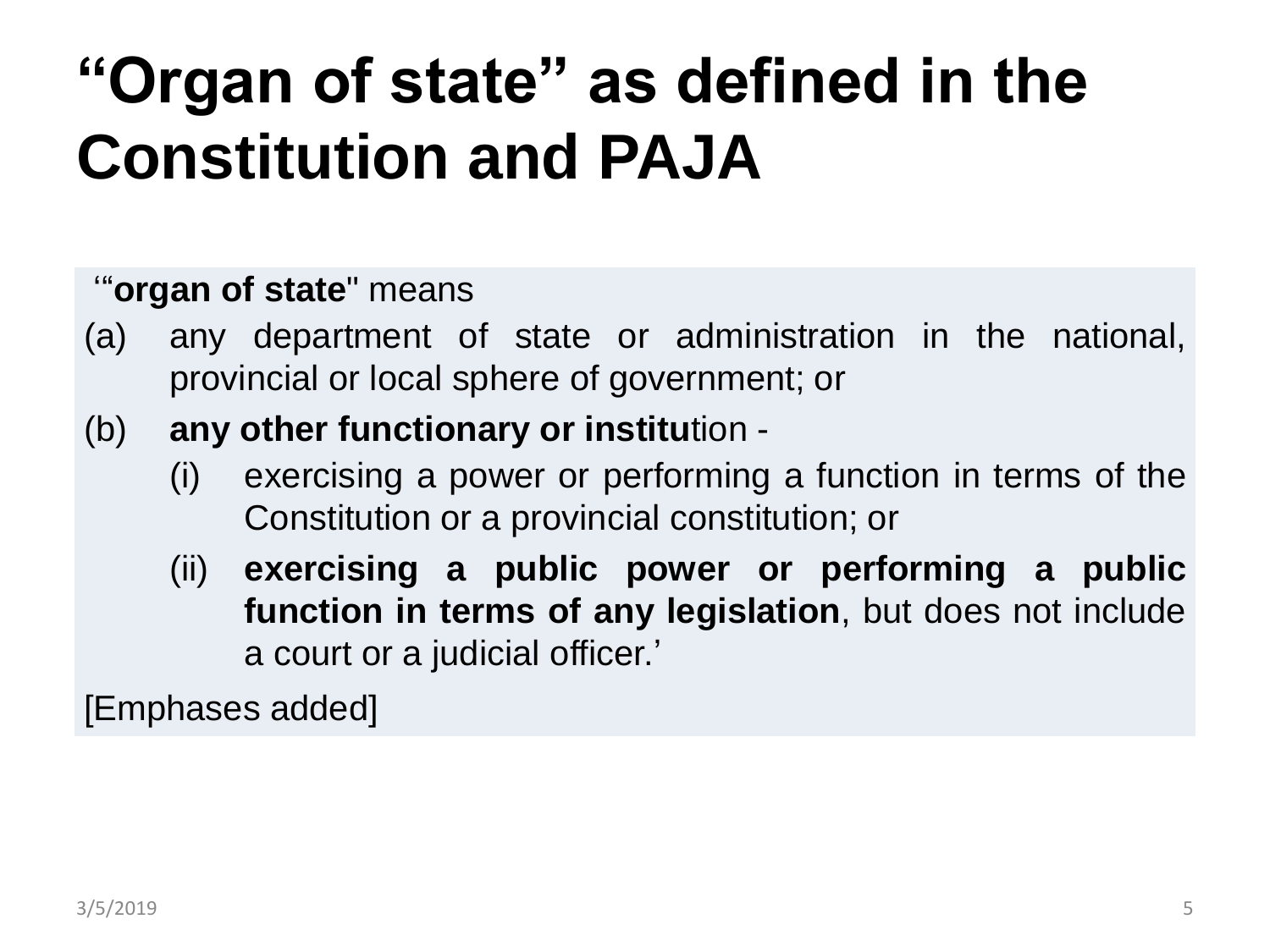### **"Organ of state" as defined in the Constitution and PAJA**

• 'If [an entity] performs its functions in terms of national legislation, and these functions are public in character, it is subject to the legality principle … In our constitutional structure, [**the entity] does not have to be part of government or the government itself to be bound by the Constitution as a whole**.'

*AAA Investments (Pty) Ltd v Micro Finance Regulatory Council & another* **[2006] ZACC 9 at paras 40 and 41 See also** *AllPay Consolidated Investment Holdings (Pty) Ltd & others v Chief Executive Officer of the South African Social Security Agency & others (No 2)* **[2014] ZACC 12 at para 52**.

• What matters is the function, not the functionary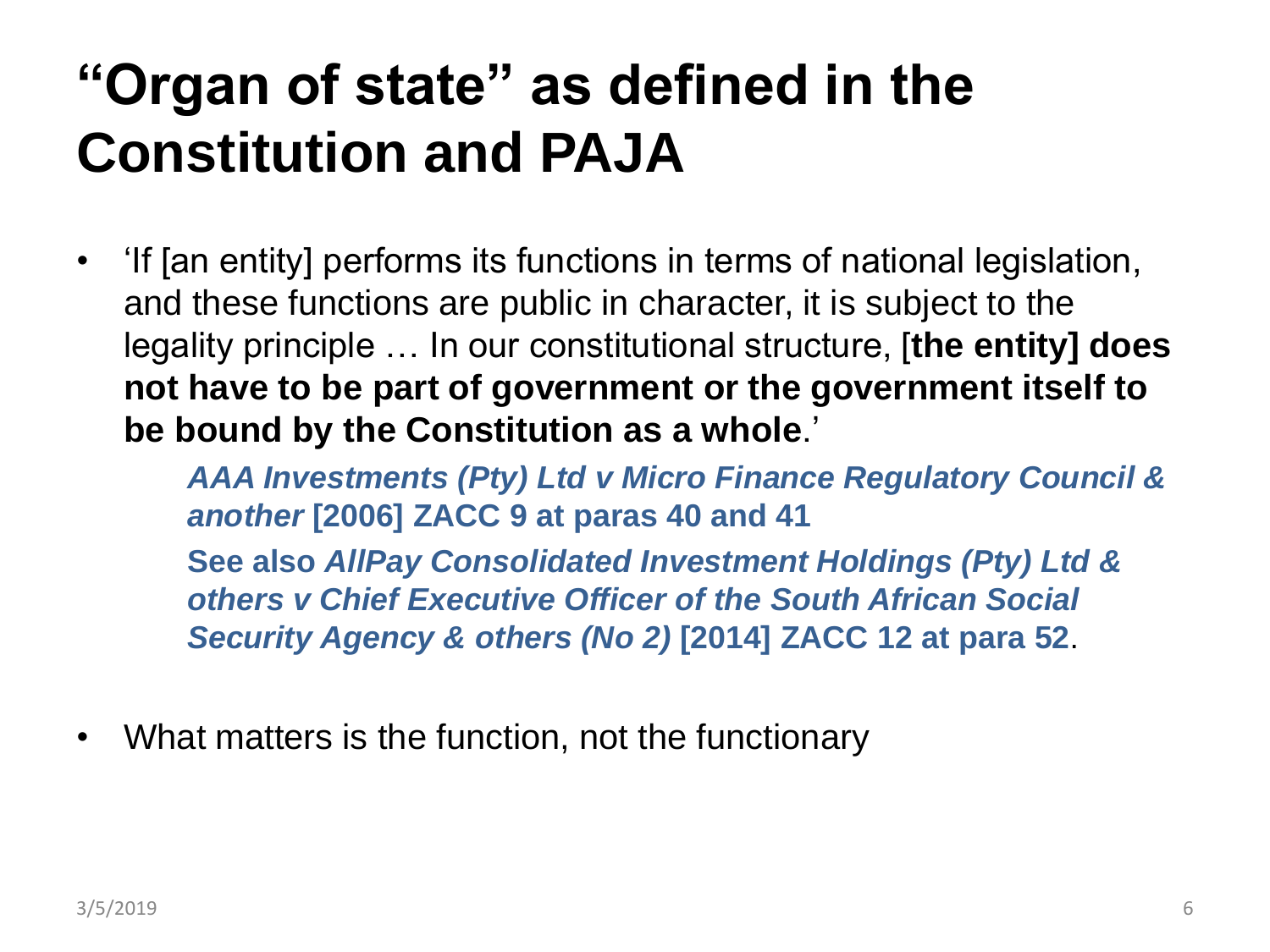## **"Decision" as defined in PAJA**

'any **decision of an administrative nature made**, proposed to be made, or required to be made, as the case may be **under an empowering provision,** including a decision relating to–

- (a) making, suspending, revoking or refusing to make an order, award or determination;
- (b) giving, suspending, revoking or refusing to give a certificate, direction, approval, consent or permission;

- (d) imposing a condition or restriction;
- (e) making a declaration, demand or requirement;
- (f) retaining, or refusing to deliver up, an article; or
- (g) **doing or refusing to do any other act or thing of an administrative nature …'**

 $(C)$  ...;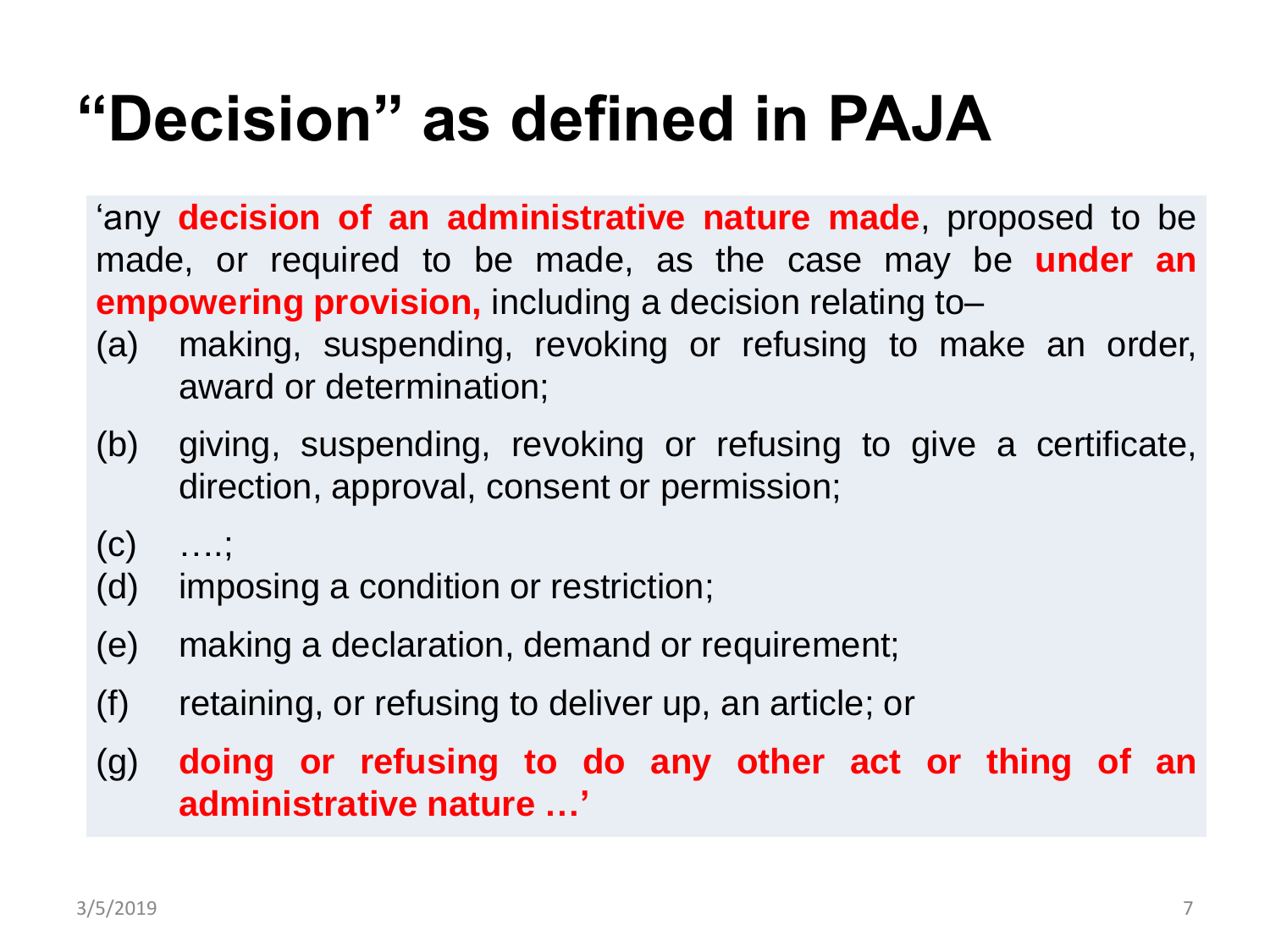### **What have the courts said about fund decisions?**

- **Decisions to amend rules**
	- $\circ$  Not administrative action, so no duty to give members hearing first
	- $\circ$  If decision had been made in exercise of disciplinary powers, answer might have been different

*South African Association of Retired Persons & others v Transnet Ltd & others* **[1999] 4 All SA 25 (W) at 53**

#### • **Decisions re benefit claims**

 $\circ$  Is administrative action because deceased was employed by public entity and required by his employment contract to belong to the fund

*Khalimashe v Eskom Pension and Provident Fund* **[2011] JOL 26889 (ECM)**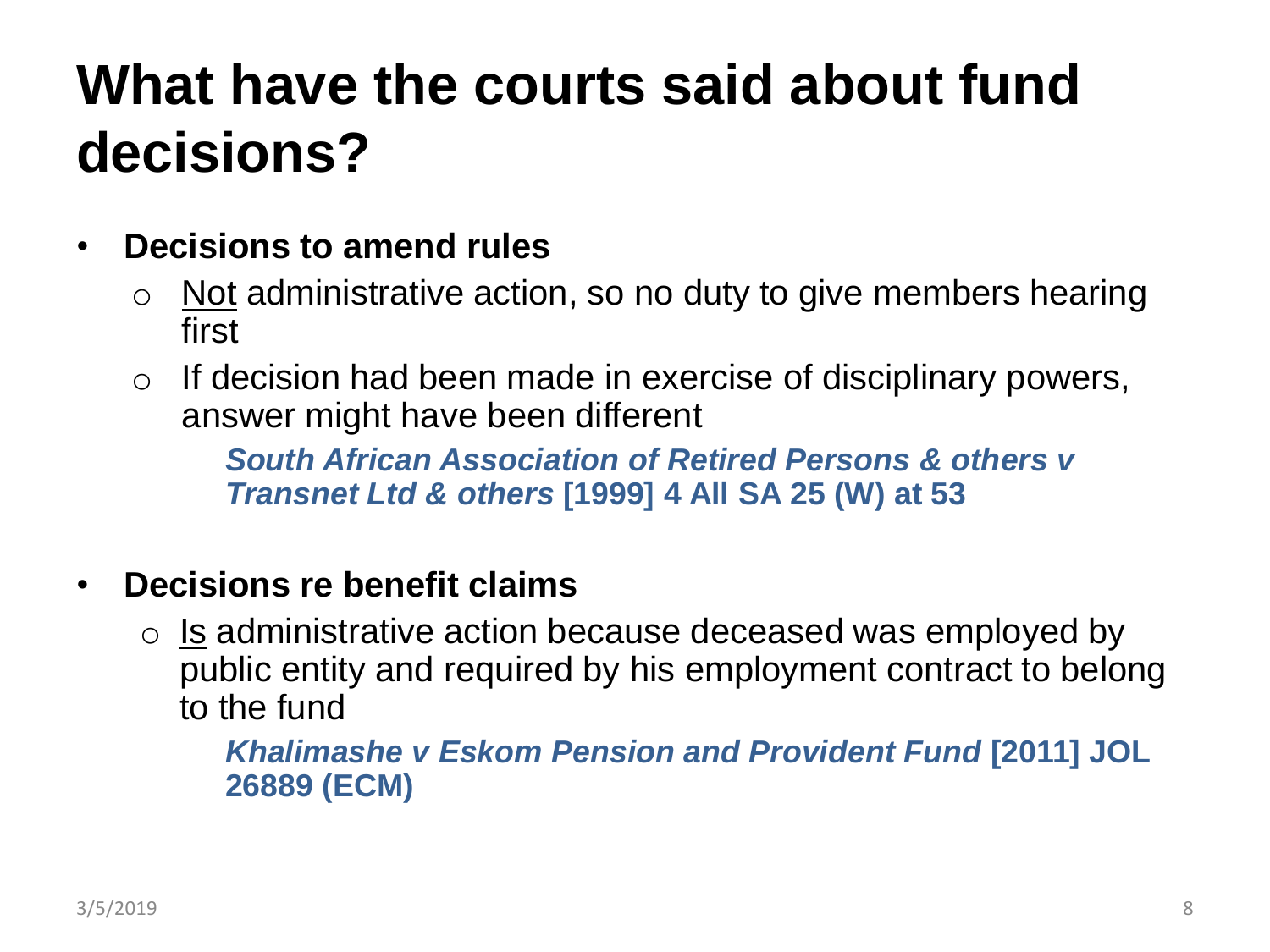### **What have the courts said?**

#### • **Decisions re benefit claims**

 $\circ$  While a distributive decision would be 'administrative action', a decision to reject a benefit in terms of the rules is not.

*Gerson v Mondi Pension Fund* **& others 2013 (6) SA 162 (GSJ) at paras 46 and 47**

 $\circ$  Fund's failure to correct errors in its records when brought to its attention when claim made is administrative action  $-$  but finding not explained.

*Hangana v Government Employees Pension Fund* **[2018] ZAECPEHC 78 at para 14.**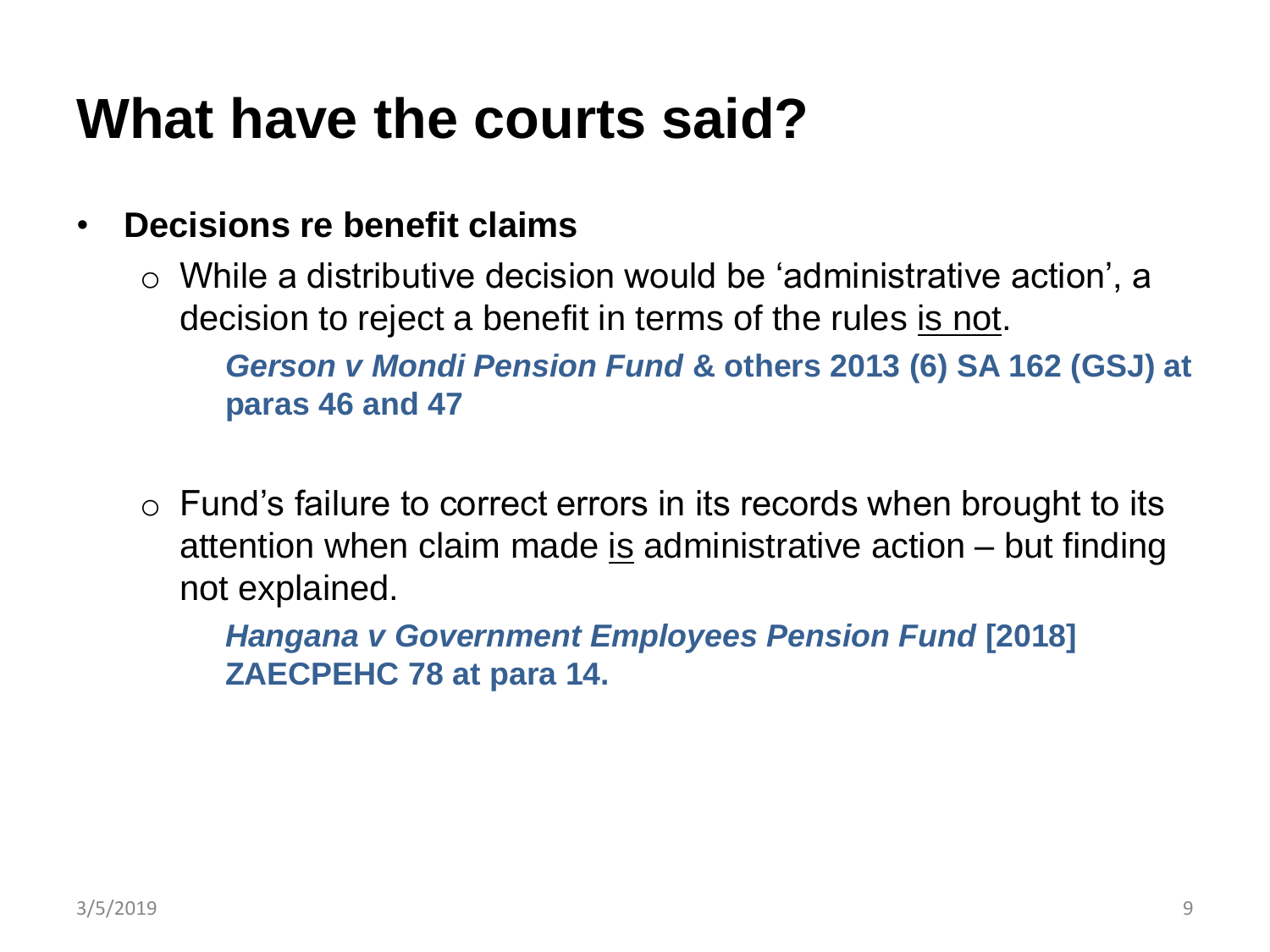### **What have the courts said?**

#### • **Decisions re benefit claims**

o Rules are 'contractual' in nature and so cannot be enforced in terms of PAJA – but finding not explained.

*Mmileng v Government Employees Pension Fund & others* **[2016] ZAGPPHC 1067 at para 17**

- **Decisions re conduct of medical scheme AGM**
	- o Not admin action because rules are contractual *Pennington v Friedgood* **2002 (1) SA 251 (C)**

(Decision criticised by Driver & Plasket on basis that regulation in terms of MSA suggests that medical scheme is an instrument for delivery of right of access to healthcare)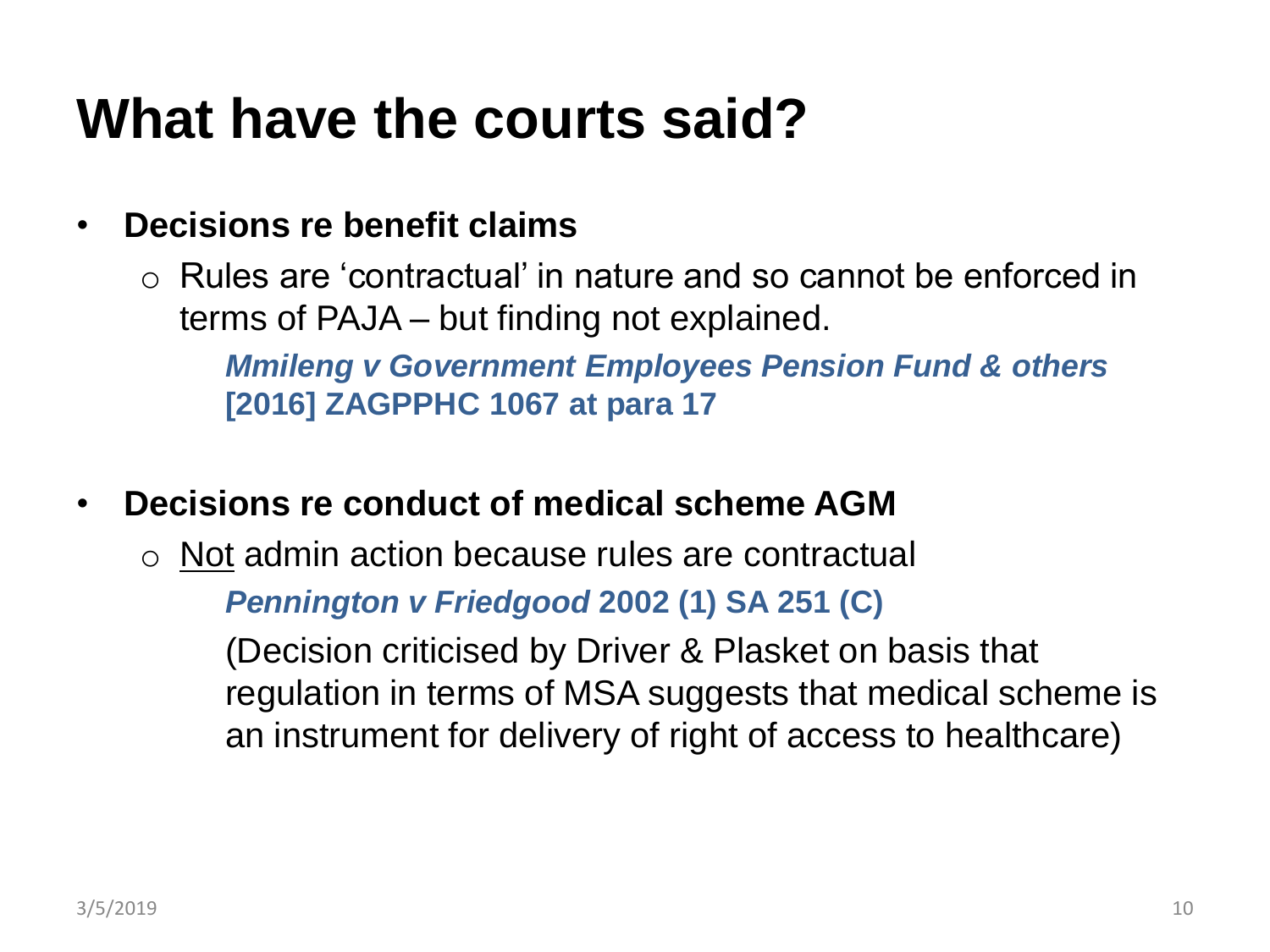## **About the 'contract' nature of rules**

**…**

• Many *obiter* judgments supporting this view

*Nimed Medical Aid Society v Seipp & others NNO* **[1989] 2 All SA 119 (D) at 123,** *Simpson v Selfmed Medical Scheme & another* **1992 (1) SA 855 (C) at 862 and 1993 (1) SA 860 (C) at 864,** *City of Johannesburg v South African Local Authorities Pension Fund* **[2015] ZASCA 4 at para 4 ,** *Ekurhuleni Metropolitan Municipality v Germiston Municipal Retirement Fund* **2010 (2) SA 498 (SCA) at para 38** *Mmileng v Government Employees Pension Fund & others* **[2016] ZAGPPHC 1067 at para 17.**

• But, with respect, they are not well-reasoned and are probably wrong.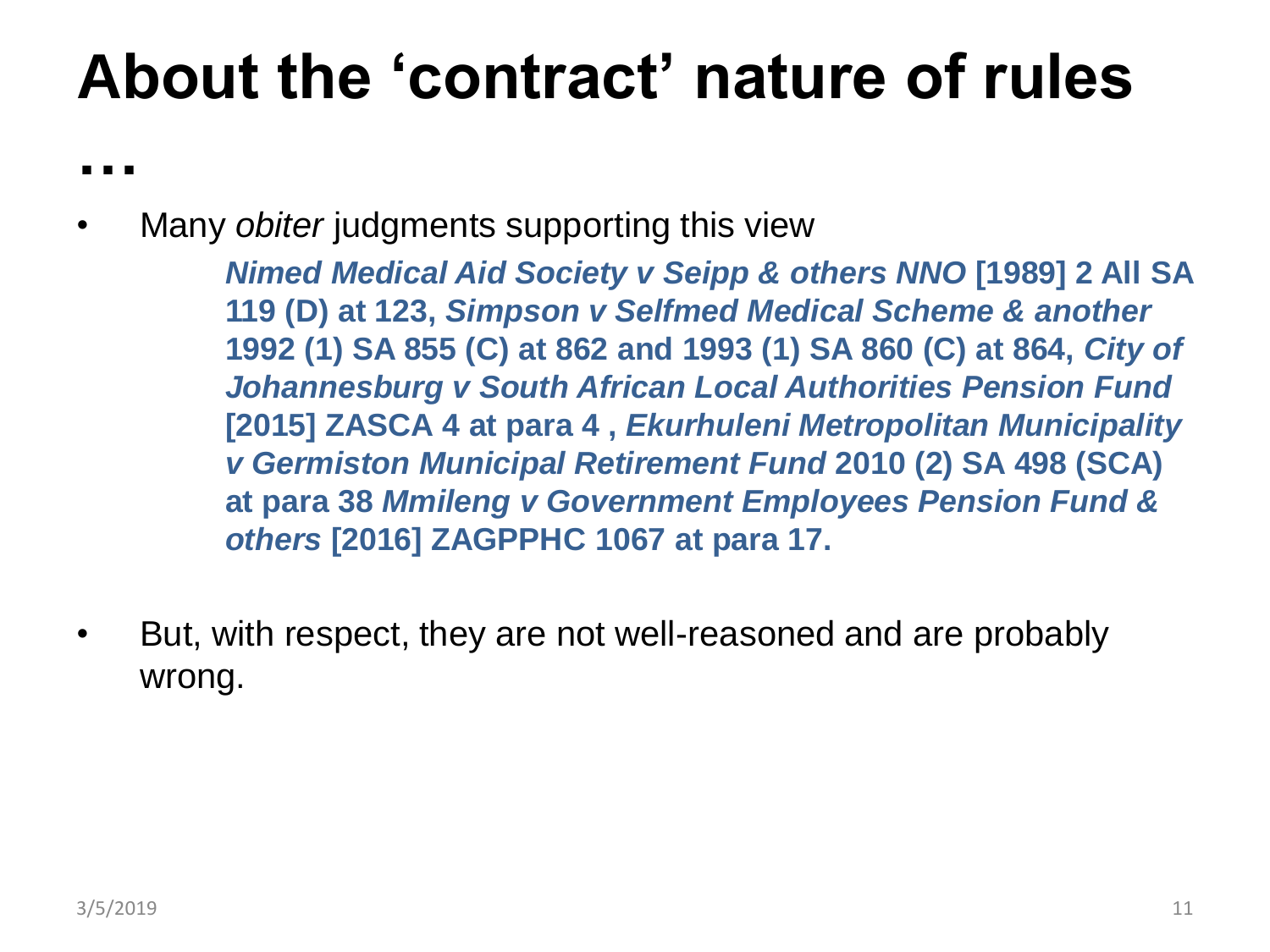## **About the 'contract' nature of rules …**

- Rules can be changed without consent
- Rules are a fund's constitution, given statutory force in terms of s 13 of the PFA and enforceable against even non-members

*ABSA Bank Ltd v South African Commercial Catering and Allied Workers Union National Provident Fund (under curatorship) & others* **2012 (3) SA 585 (SCA) at paras 26, 27 and 31**

- They are thus 'coercive' in effect; and
- They relate to a legislative framework and purpose
- So the exercise of power in terms of those rules may still be 'administrative action'

*AAA Investments v Micro Finance Regulatory Council & another* **at para 119**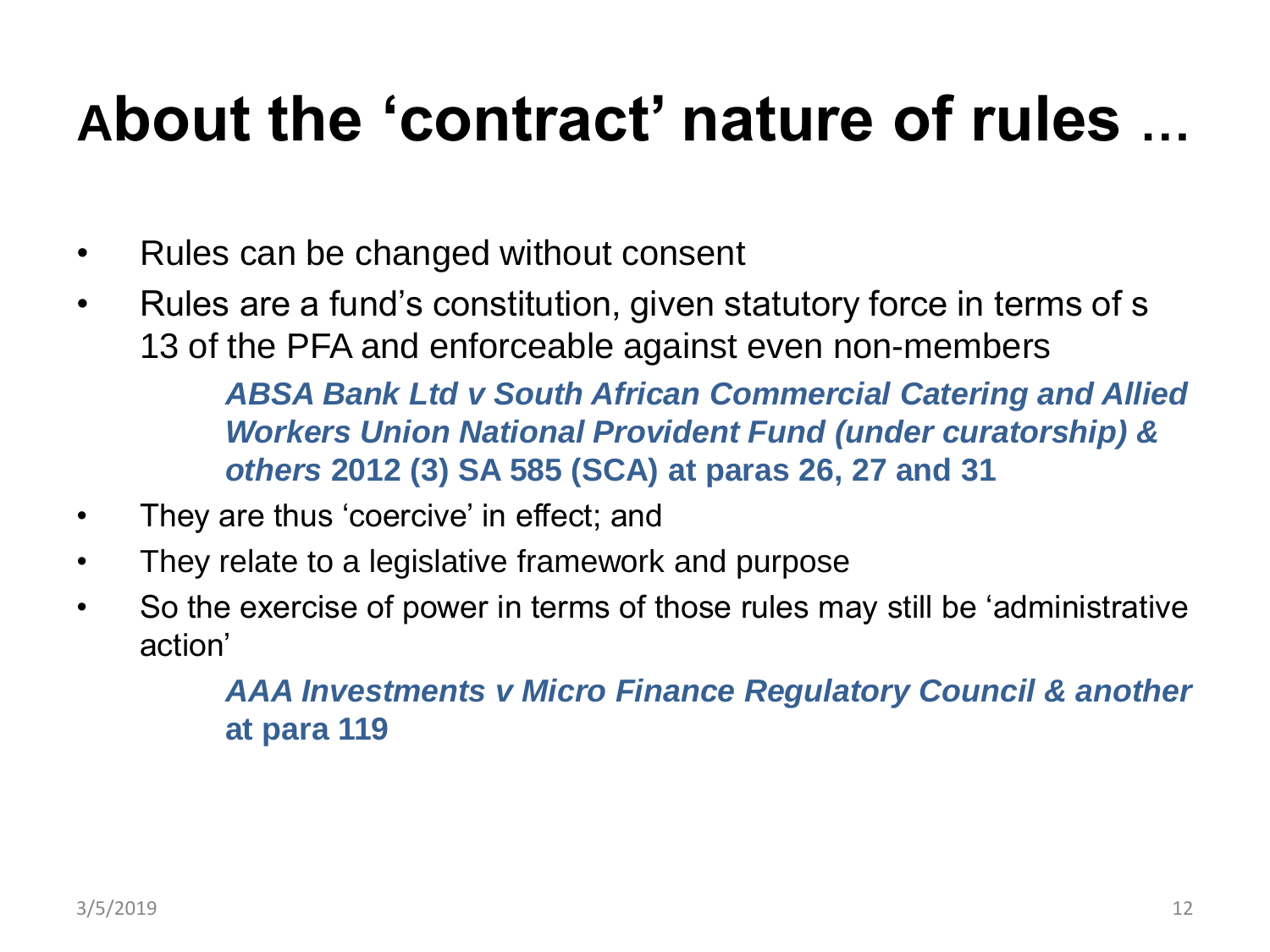### **What have the courts said?**

#### • **Decisions re surplus distribution**

o On the basis of *Gerson*, decision to distribute surplus is not 'administrative action'

*Rossing Uranium & another v Former Members of the Rossing Pension Fund* **[2017] NASC 23 ('***Rossing Uranium'***) at paras 60 to 66 (obiter)**

 $\circ$  s15C surplus distribution decision not 'administrative action' because it emanates from private, contractual relationships with no public interest implications.

*Moor & another v Tongaat-Hulett Pension Fund* **[2018] ZASCA 83 at para 39 (obiter)**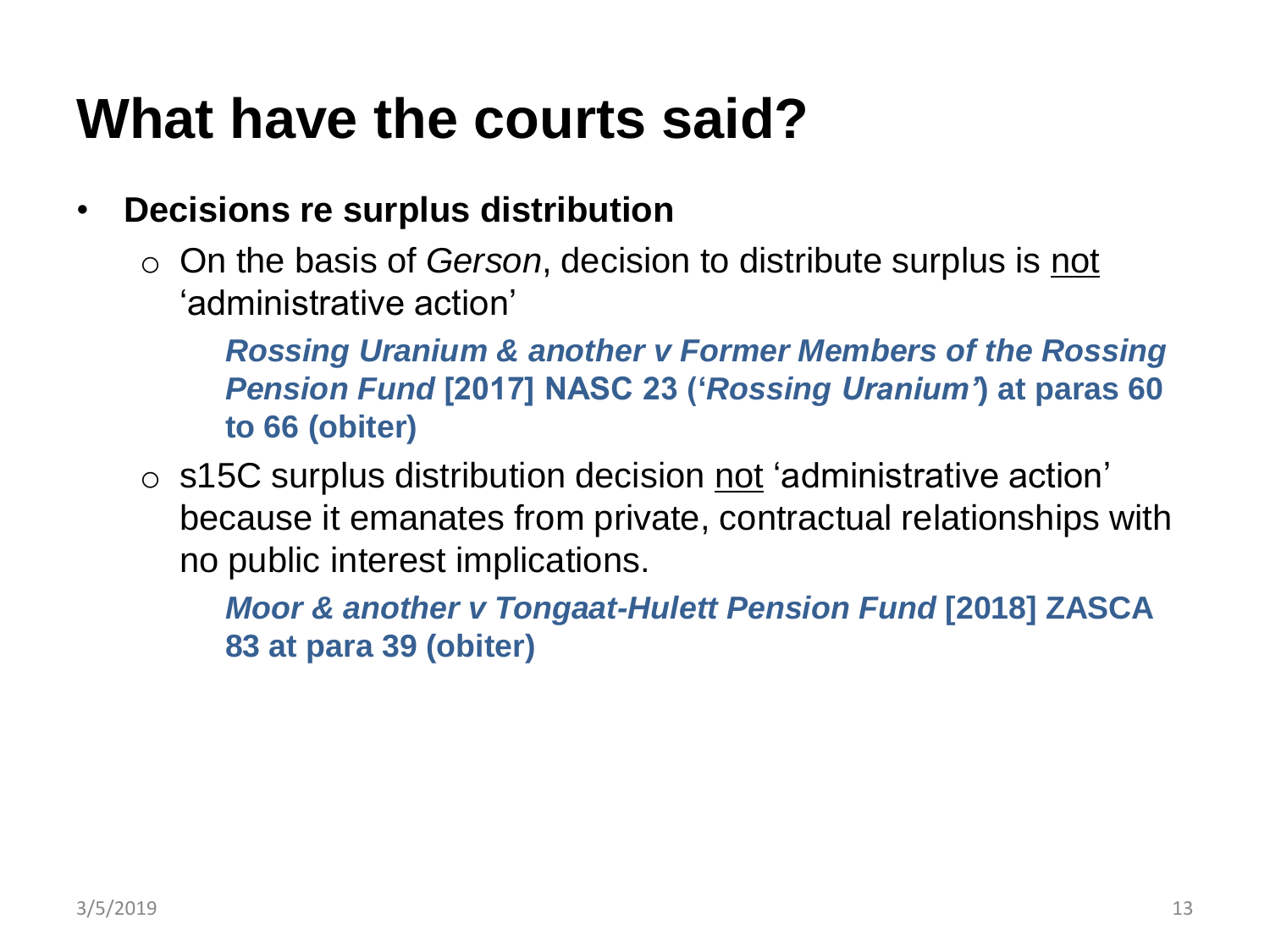### **What have the courts said?**

#### • **Distributive decisions – death benefits**

 $\circ$  Is administrative action, affects 'members of the public' *GEPF & another v Buitendag* **2007 (4) SA 2 (SCA) at para 9** *Titi v Funds At Work Umbrella Provident Fund* **[2011] JOL 28125 (ECM) at paras 14 and 41** *Guarnier & others v FundsAtWork Umbrella Pension Fund & others* **[2018] ZAGPPHC 579 at para 42**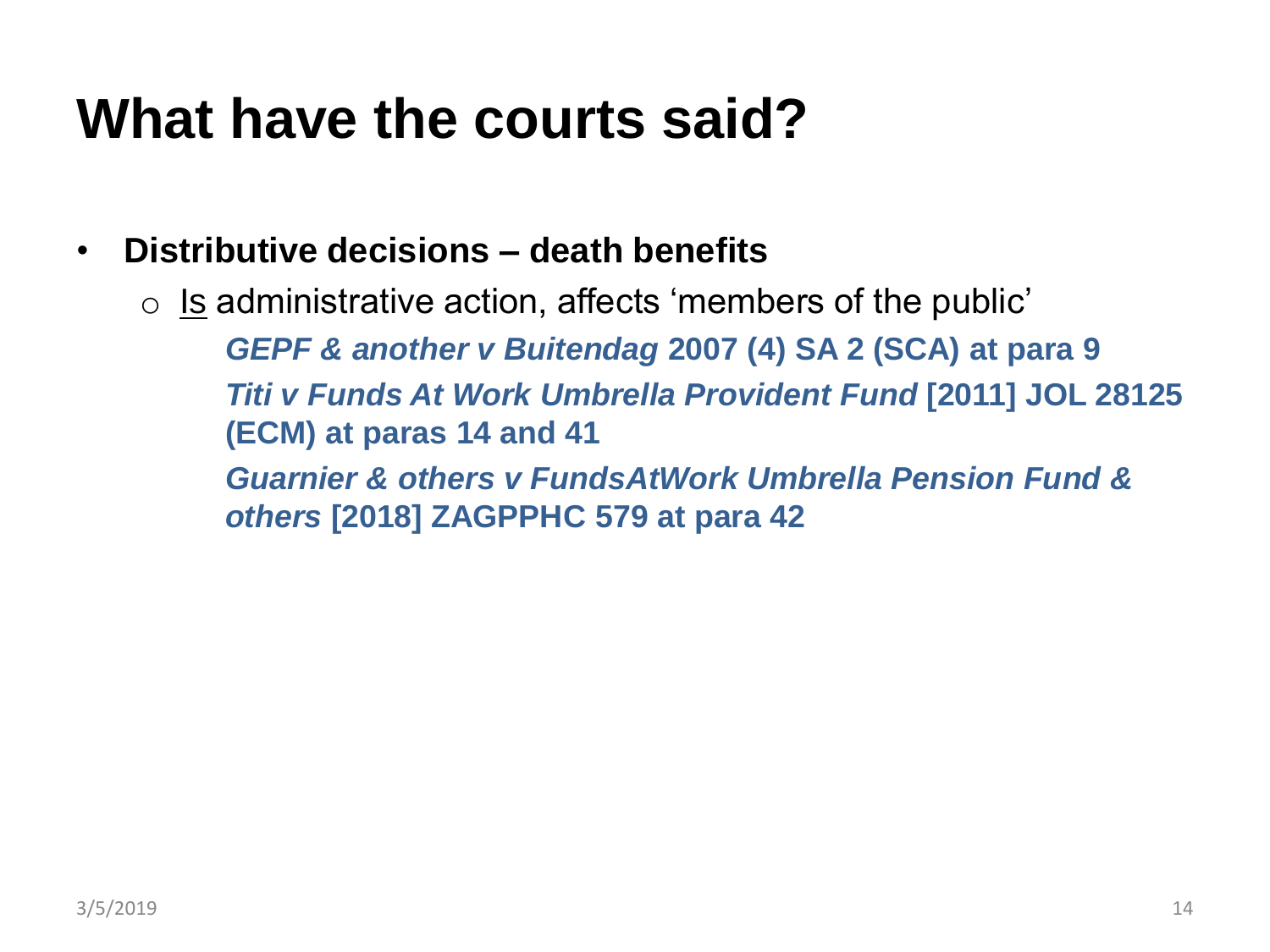## **What is missing from these judgments?**

… It is detailed reasoning in regard to the questions:

- which powers and functions of a pension fund, if any, may be properly described as 'public powers' or 'public functions';
- which decisions made by or on behalf of a fund in the exercise of a public power or the performance of a public function are decisions
	- $\circ$  of 'an administrative nature' such that they may be susceptible to review in terms of PAJA; or
	- $\circ$  not of an 'administrative nature, such that they may only be susceptible to common law or 'legality' review.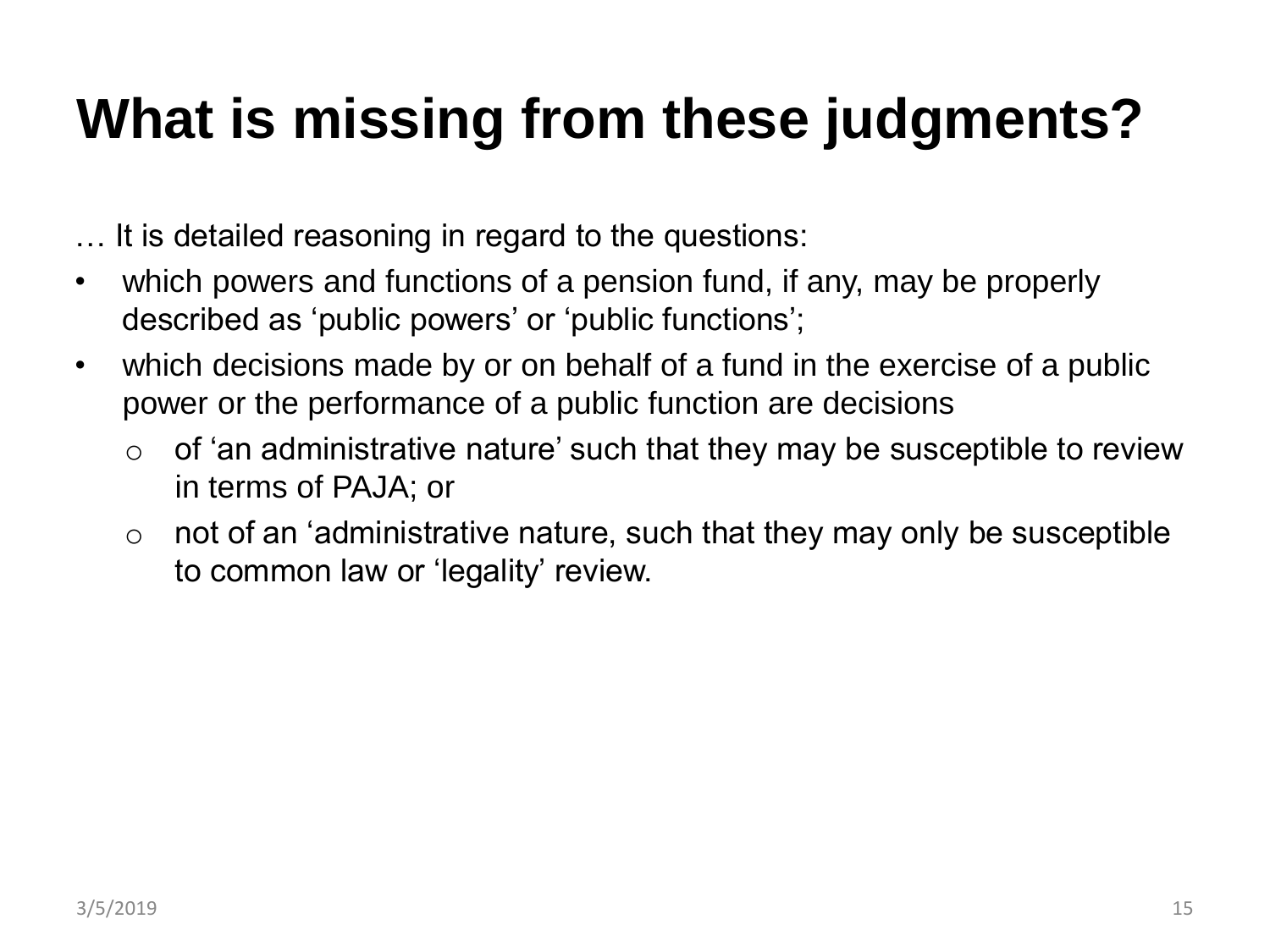### **Which pension fund powers and functions are 'public' powers and functions?**

- Public interest in proper conduct of fund business is not decisive
- What <u>is</u> decisive is whether power or function
	- o exercised or performed on behalf of community as a whole or specific class of the public as a whole;
	- $\circ$  entails an element of public accountability e.g linked to functions and powers of government and/or woven into system of government control and/or entails privatisation of a part of the business of government and/or involves public money

*Calibre Clinical Consultants (Pty) Ltd & another v NBC for the Road Freight Industry & another* **2010 (5) SA 457 (SCA) at paras 36 and 39**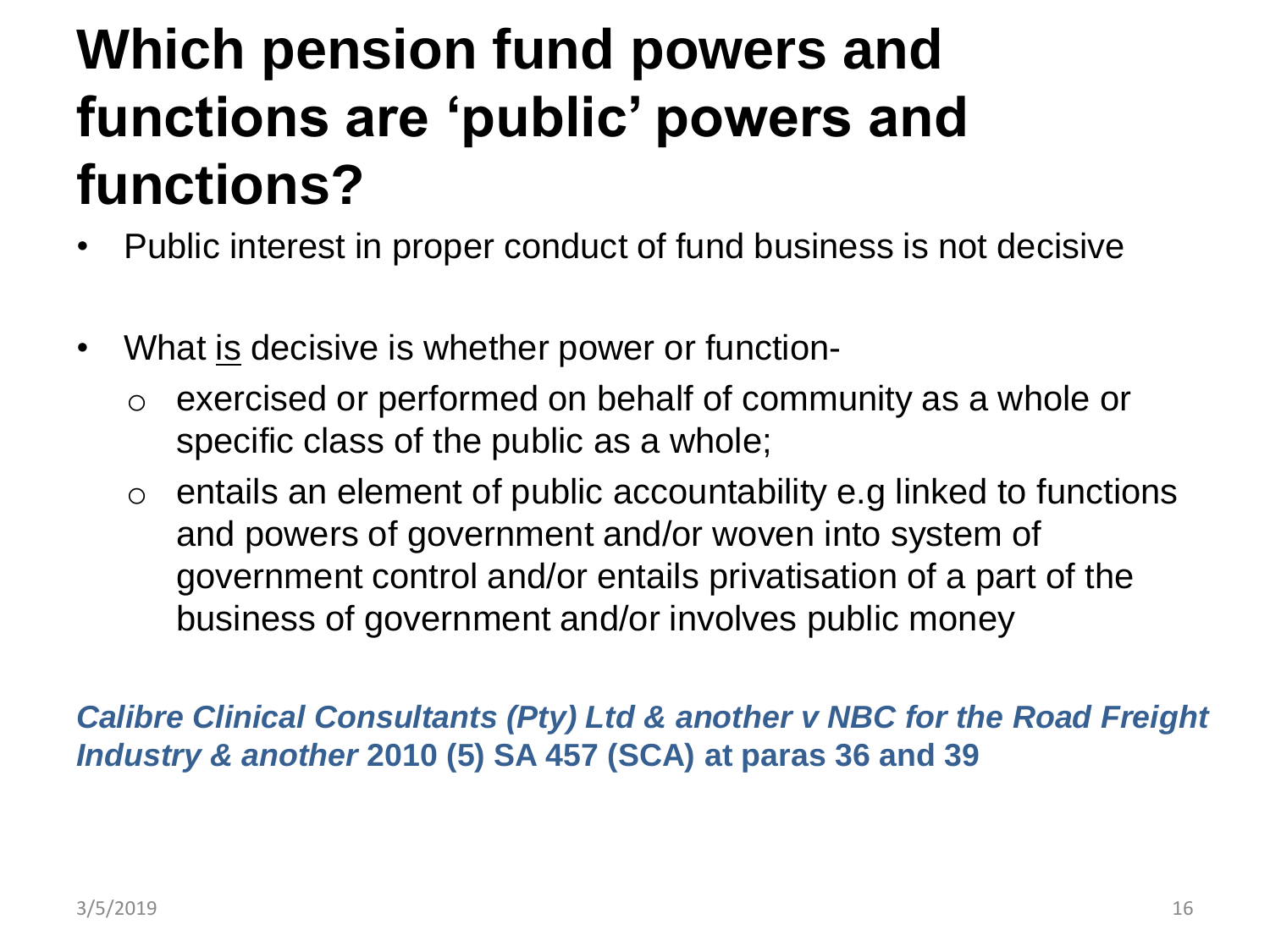# **The nature and purpose of a pension fund**

- Special purpose, **not-for-profit** legal entities through which members make provision for retirement and risk benefits
- **Fund has its own interests**  the delivery and payment of 'fit for purpose', 'value for money' benefits to members and beneficiaries as a whole, including future members and beneficiaries, in an effective and cost-efficient manner and over the long term.
- Subject to **regulation and supervision in terms of the PFA** which imposes statutory duties on fund officers and office-bearers and gives the rules statutory force.
- If it falls within the scope of 'pension fund' as defined in the Income Tax Act, fund becomes a **vehicle for the delivery of social security benefits subsidised by the state** in the form of tax deductions
- It is not a 'private, contractual arrangement'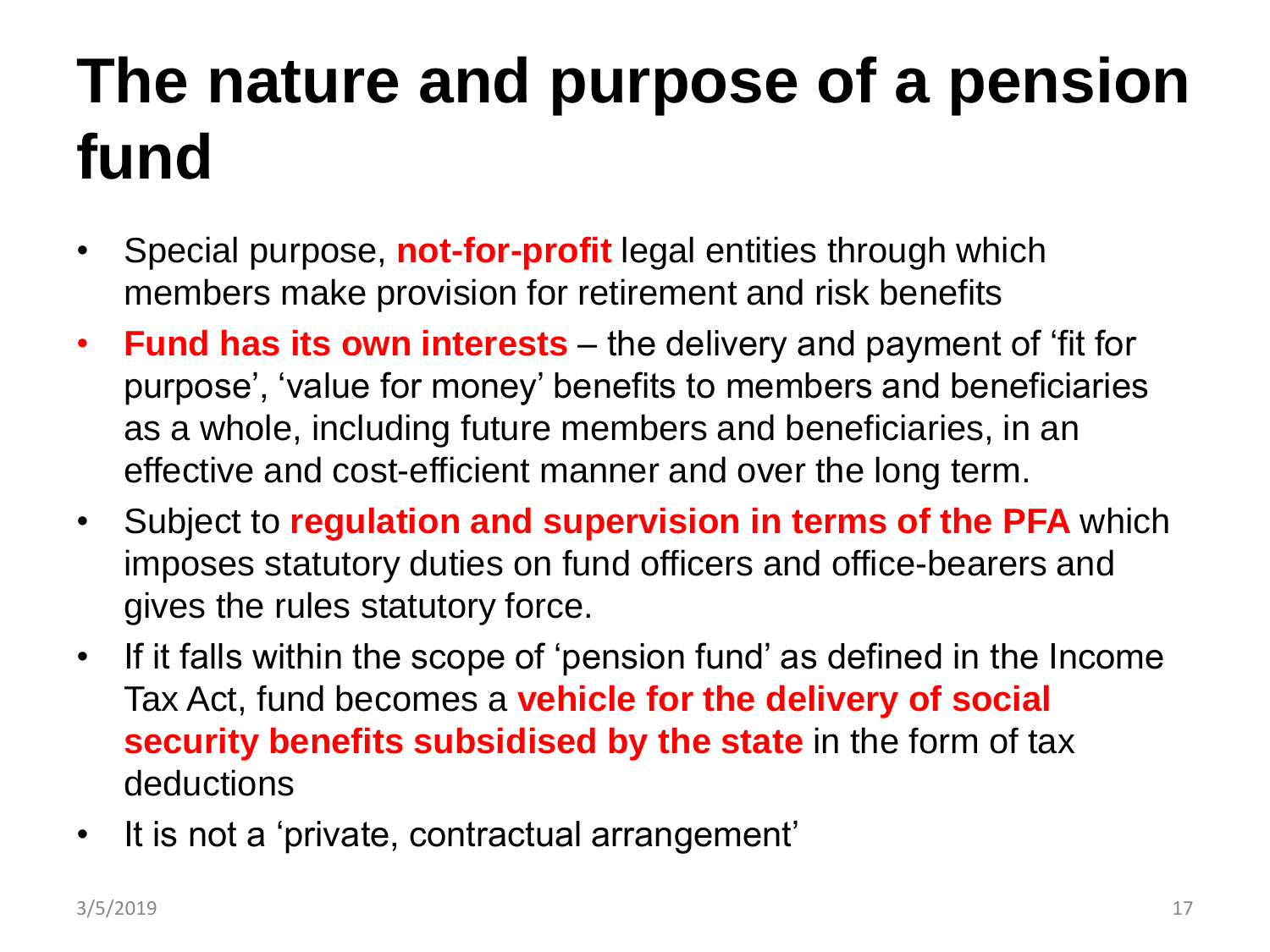## **State has a real interest in the manner in which a fund fulfils its objects**

*"This paper proposes the introduction of an approved funds framework that will determine which funds are eligible for taxincentivised supplementary savings. This framework will establish standards relating to disclosure, investment strategy, risk management, administration and governance … [to] minimise potential conflicts of interest. … One of the proposed qualifying criteria for approved funds is that they meet certain cost-efficiency standards."*

> **Inter-Ministerial Task Team discussion paper**  *Comprehensive Social Security in South Africa***, 2012 at p28.**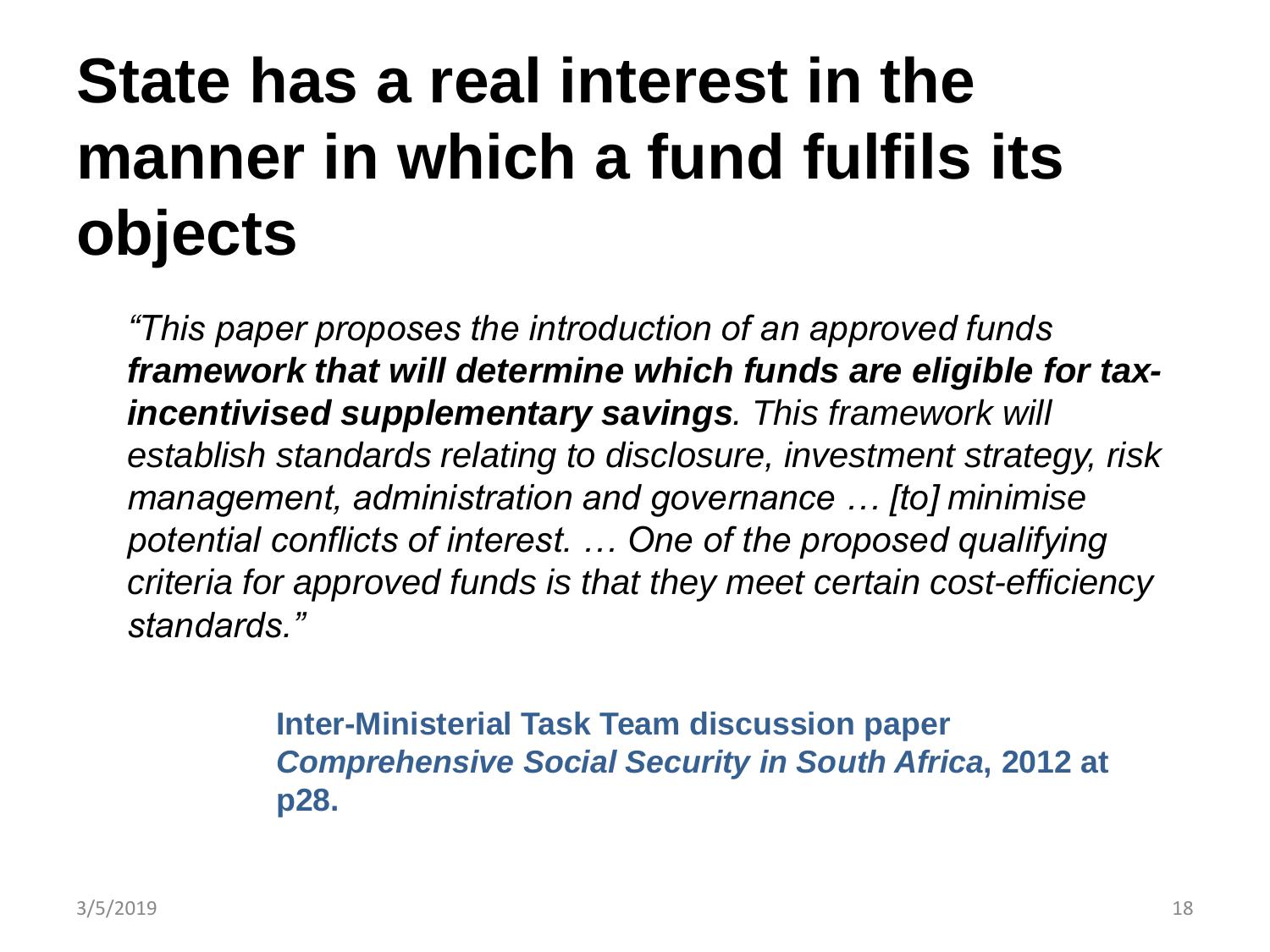## **Powers and functions in terms of legislation are public powers and functions**

- This 'legislation' may include the rules.
- Even if it doesn't, almost all substantive decisions by the board of a fund including those relating to-
	- the governance of the fund
	- the design of benefit offerings (must be consistent with legislative purpose i.e. be 'fit for purpose')
	- the appointment of providers of products and services
	- the management of its risks
	- the control of its costs (fund assets must be used to provide 'value for money')
	- the investment of its assets (to ensure ability to fulfil legislative purpose over the very long term)

are taken in terms of its duty in terms of section 7C(1) to 'direct, control and oversee the operations of the fund'.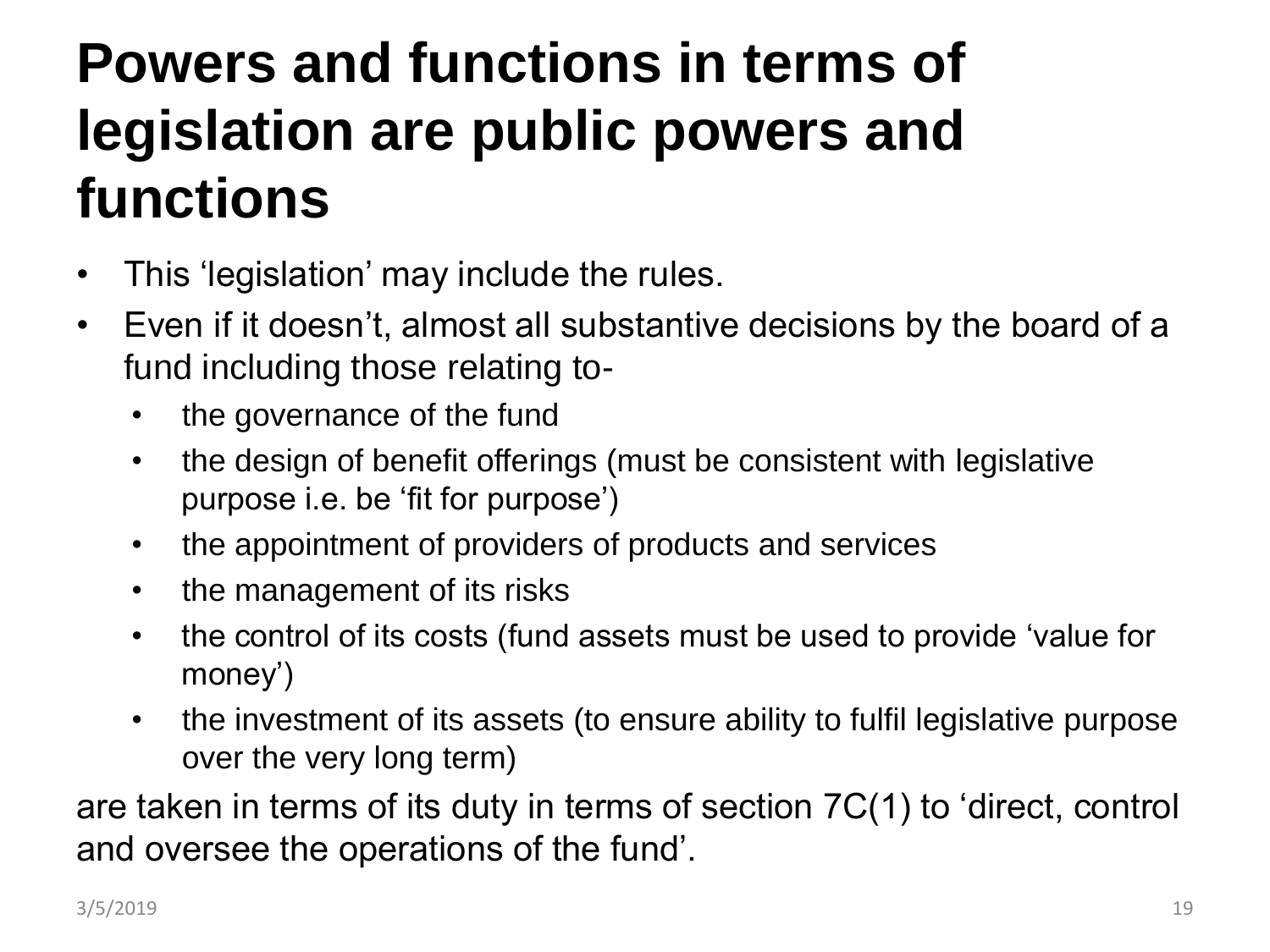## **Implications of this for purposes for which fund decisions must be taken**

Fund decisions must be taken-

- principally in the **best interests of the fund, which includes the interests of the state and the public at large** in the partial fulfilment of social security rights for members and beneficiaries over the long term; and
- secondarily in the best interests of the fund's members and beneficiaries, including future members and beneficiaries – but only if and to the extent that those interests are not inconsistent with the interests of the fund.

*City of Johannesburg v South African Local Authorities Pension Fund & others* **[2015] ZASCA 4 at para 13**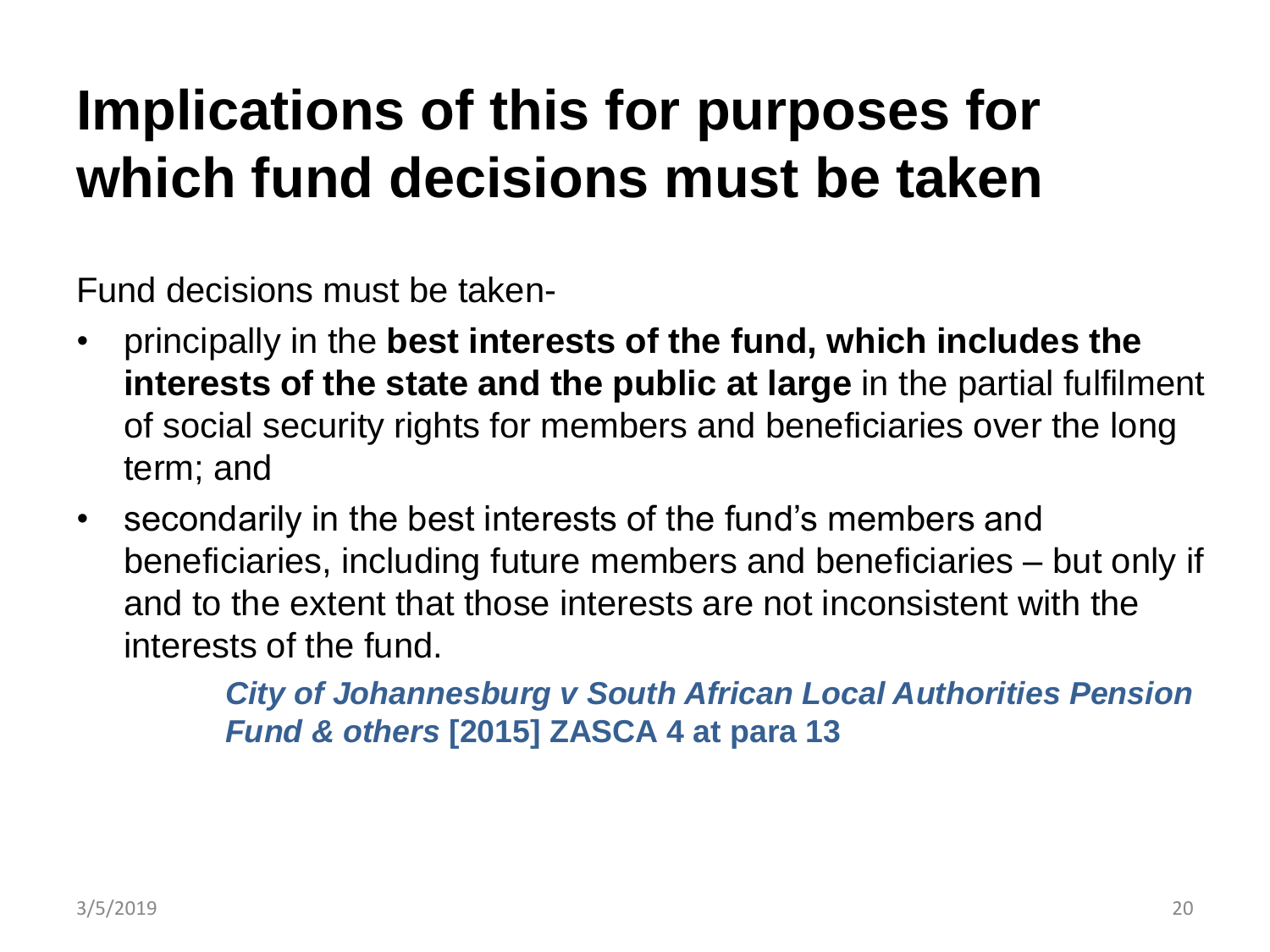### **Decision-maker as organ of state?**

• In the exercise of these public powers and performance of these public functions, the fund, and those persons acting as its 'directing mind and will' are 'organs of state' – even if unlawfully appointed

> *AllPay Consolidated Investment Holdings (Pty) Ltd & others v Chief Executive Officer of the South African Social Security Agency & others (No 2)* **[2014] ZACC 12 at para 52**

- This means-
	- $\circ$  they are bound to protect and promote the rights in the Bill of Rights, including the right to social security
	- $\circ$  they must comply with section 195 by acting in a manner that is transparent, accountable, efficient and cost-effective and consistent with a high standard of professional ethics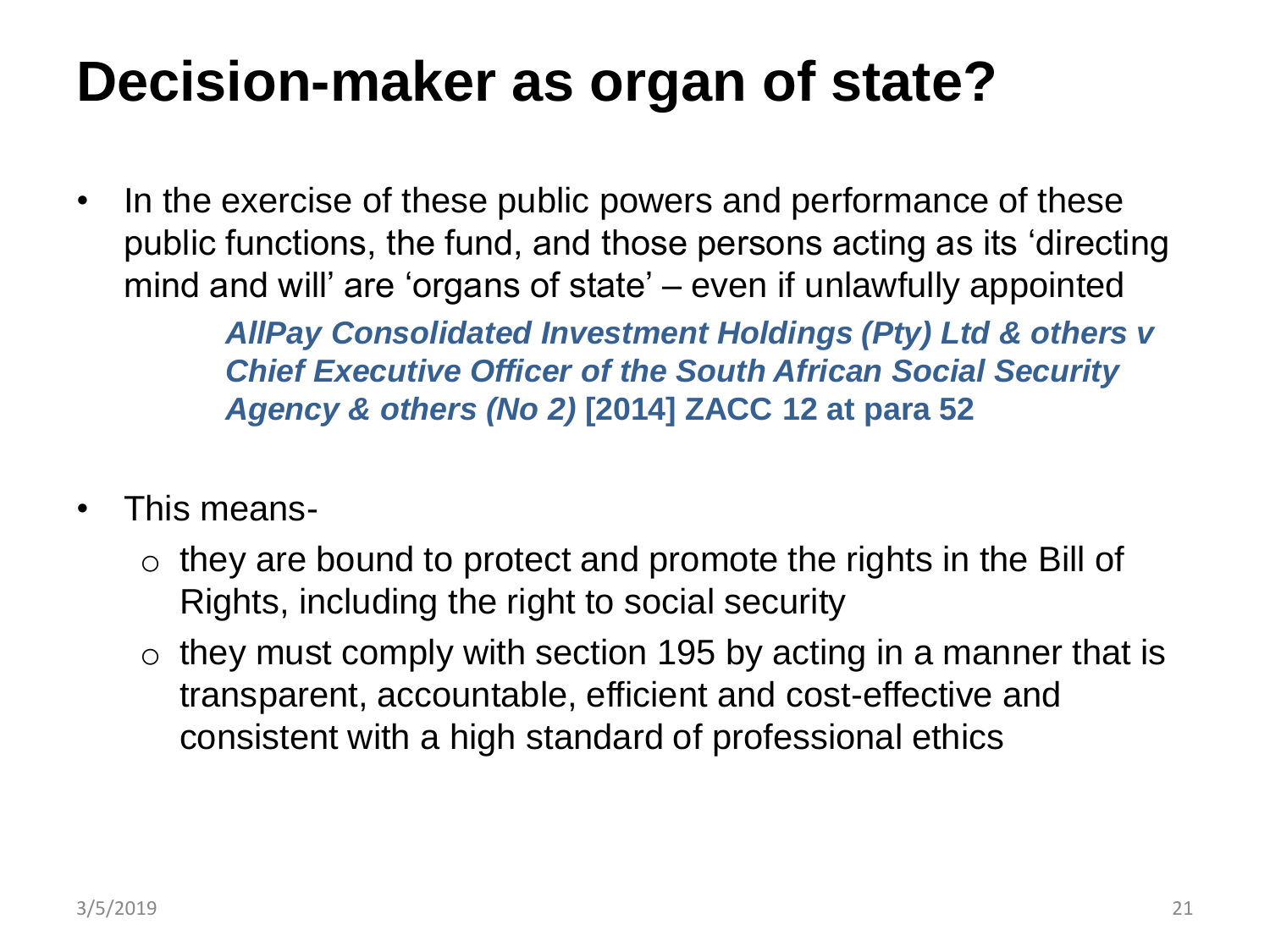## **Public powers and functions are susceptible to PAJA or common law review**

- So these decisions entail the exercises of public powers or the performance of public functions and thus 'administrative action susceptible to review in terms of PAJA, the common law - or either *Pretorius & another v Transport Pension Fund & others* **2018 ZACC 10 at para 39**
- Whether obliged to apply in terms of PAJA will depend on whether
	- $\circ$  decision is of an 'administrative nature', has capacity to affect people's rights and is of final effect; and
	- $\circ$  prejudice to other party if PAJA is not the mechanism used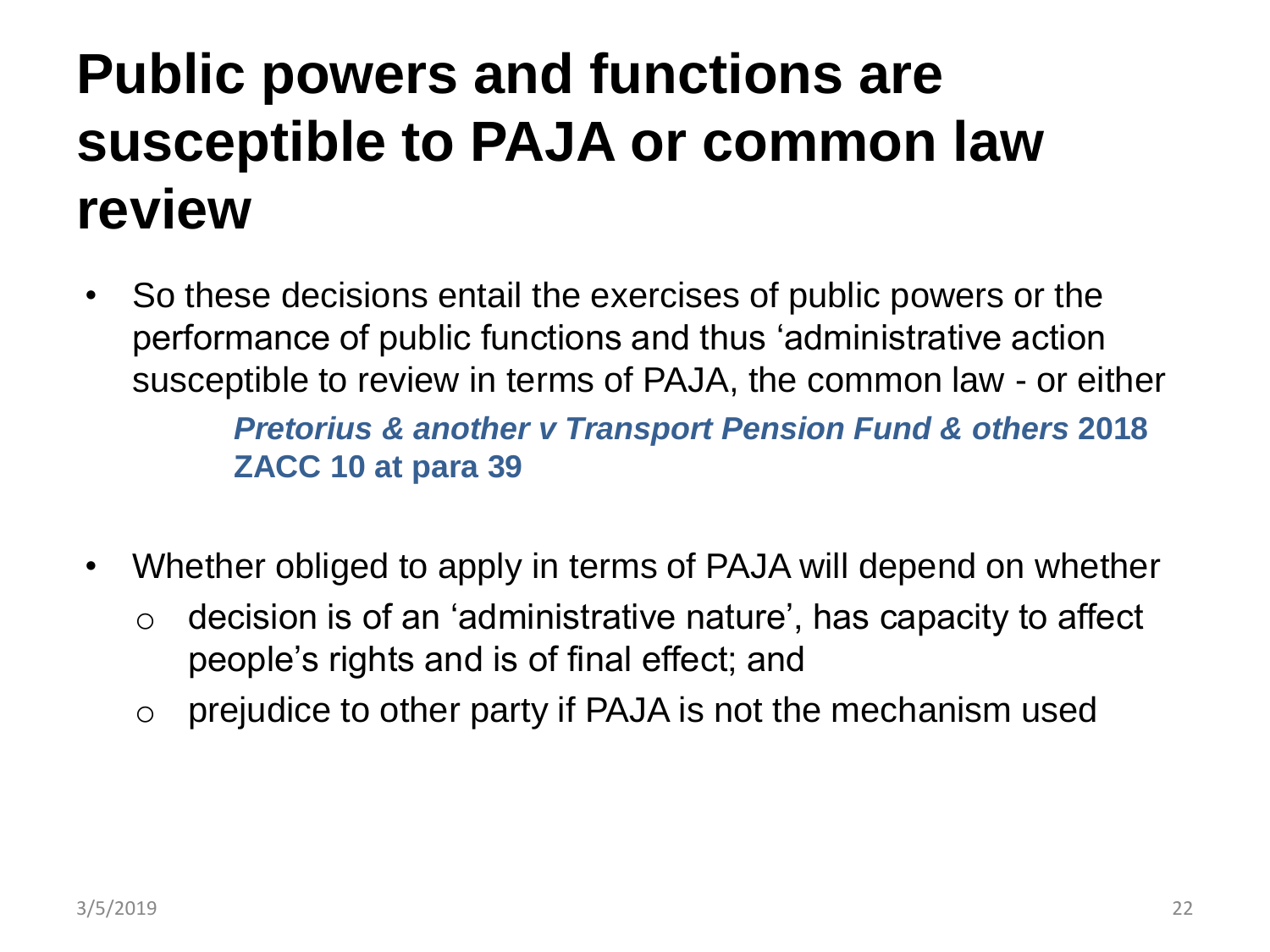### **A PAJA 'decision' may be reviewed and set aside in terms of PAJA if …**

- The person who took it was **not authorized** to do so or was **biased**;
- A mandatory procedure or condition was not complied with or met;
- The decision was **procedurally unfair**, materially influenced by an **error of law or irrelevant considerations**, taken for an **improper purpose** or as a result of **undue influence**, in **bad faith or capriciously**;
- The decision was unlawful or unauthorised and/or was **not rationally connected the purpose of the empowering provision or the reasons given for the decision**, was so **unreasonable** that no reasonable person could have taken it or was otherwise **unconstitutional or unlawful**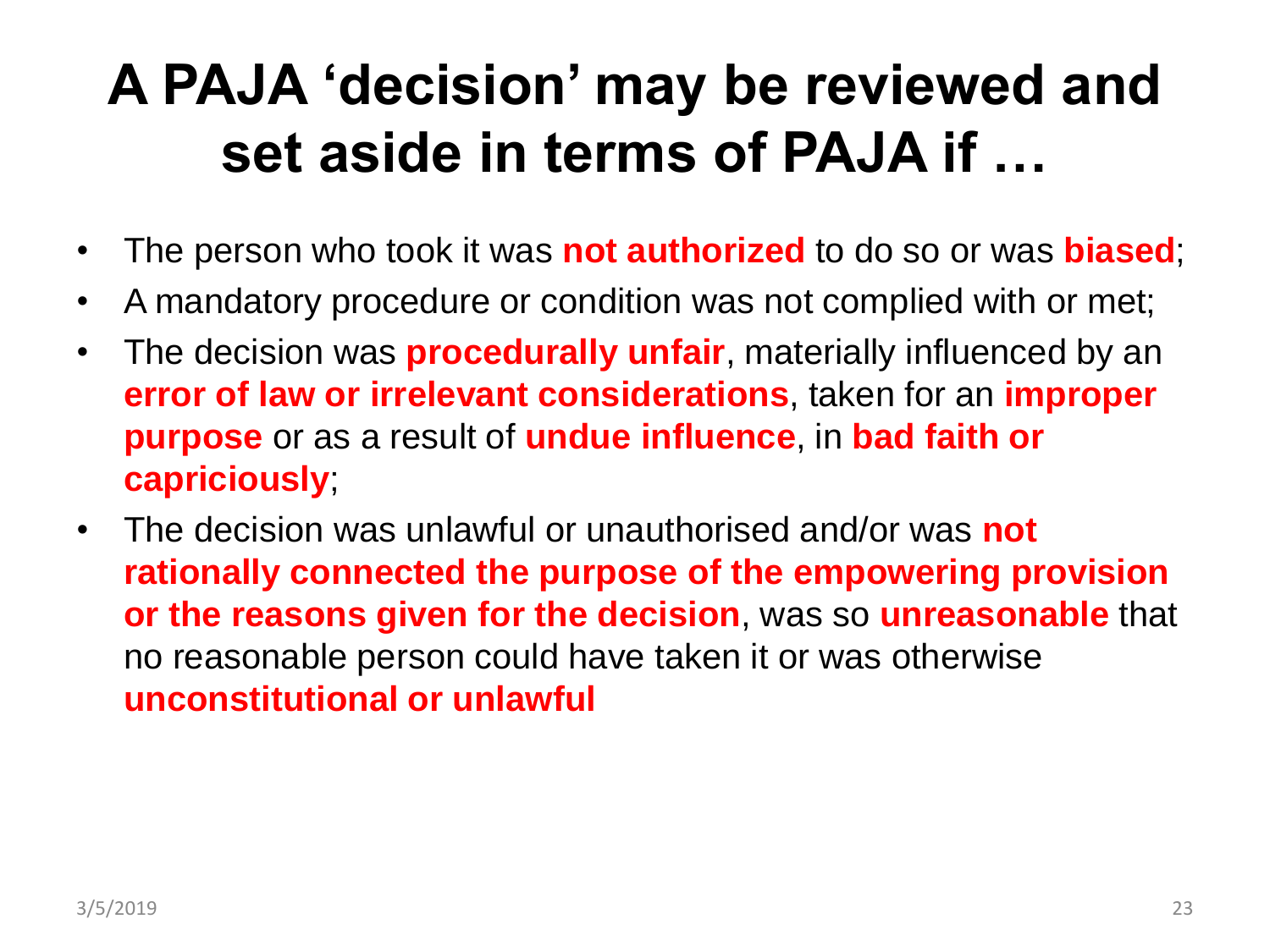### **A non-PAJA 'decision' may be reviewed and set aside in terms of the common law if …**

- the **decision-maker did not have the power to make the decision** or a discretion was not in fact exercised; or
- in the exercise of the discretion, the **decision-maker has failed to act lawfully or its conduct was not rationally related to the purpose for which the powers to which they relate were given in statute or other empowering provisions**

*Sentinel Retirement Fund v Bold & another* **[2017] ZAGPPC 83 at paras 29 to 33**

*Association of Mineworkers and Construction Union & another v Chamber of Mines of South Africa & others* **[2017] ZACC 3at paras 84 and 86**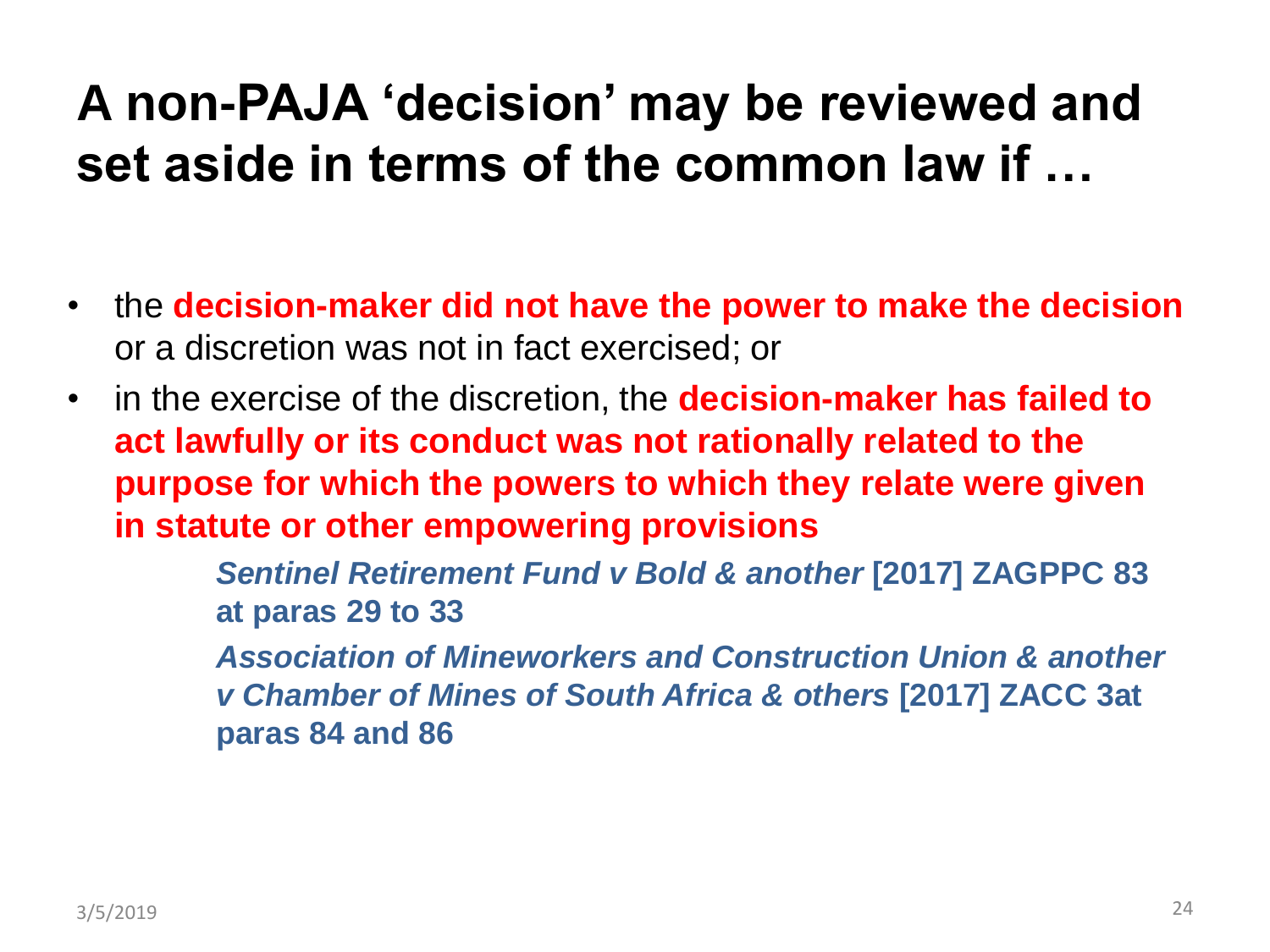## **If aggrieved by fund decision …**

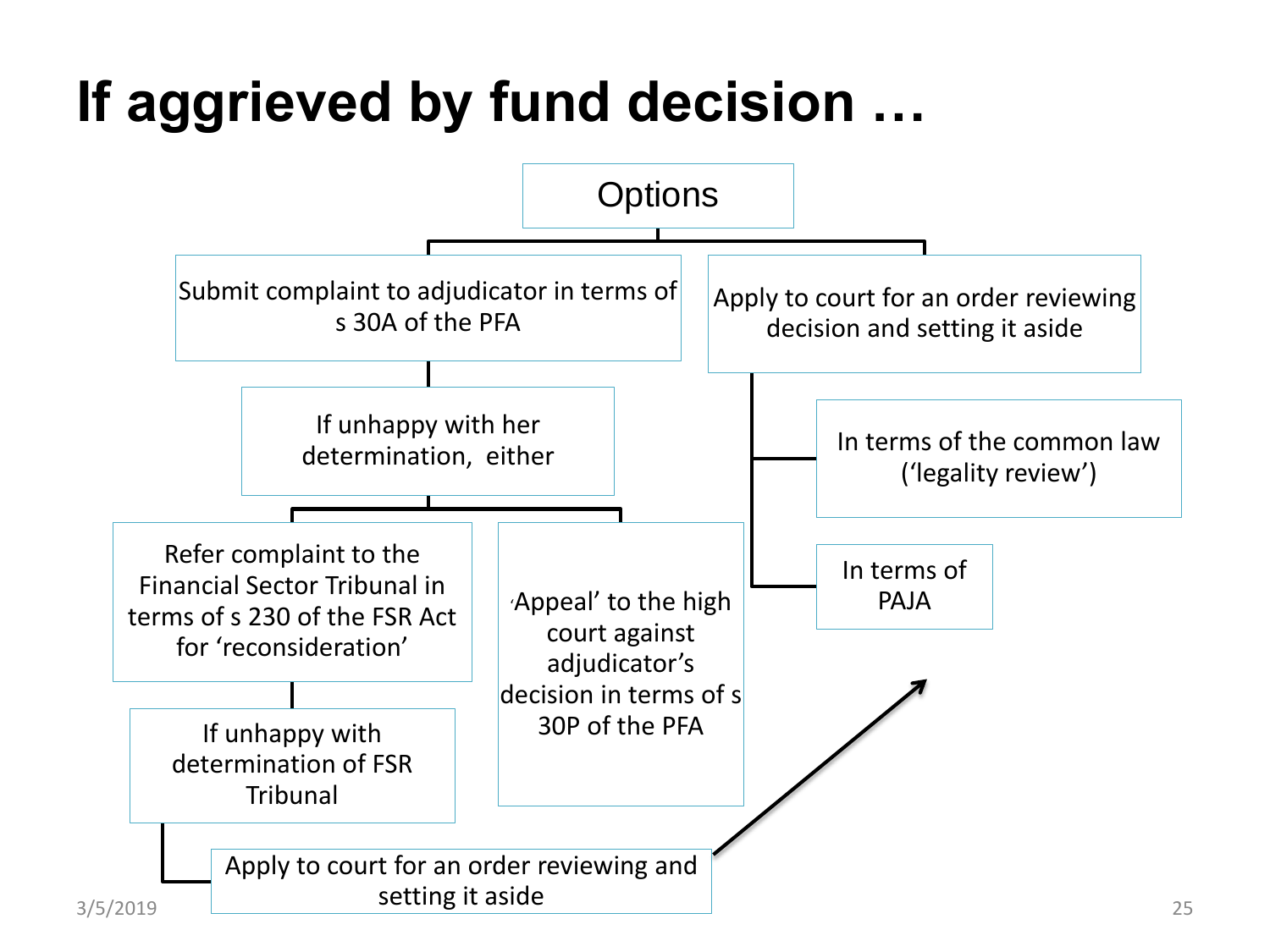## **Conduct which could be made subject to review**

- Decision by board of 'commercial' fund to always prefer sponsorrelated providers of products and services over others, even if others could provide better 'value for money'
- Decision by sponsor to refuse to approve rule amendment allowing board to select providers on an 'arm's length' basis
- Decision by the board of a fund to amend the fund's rules to abdicate responsibility for the tracing and payment of people entitled to unpaid benefits and to transfer accrued unpaid benefits which can't be reduced by the deduction of expenses to an unclaimed benefit fund the rules of which allow such deductions, when the first fund could deal with the unpaid benefits itself
- Decision by board to debit monthly admin fees from individual 'fund credits' of members to whom accrued but unpaid benefits are payable rather than from fund expense account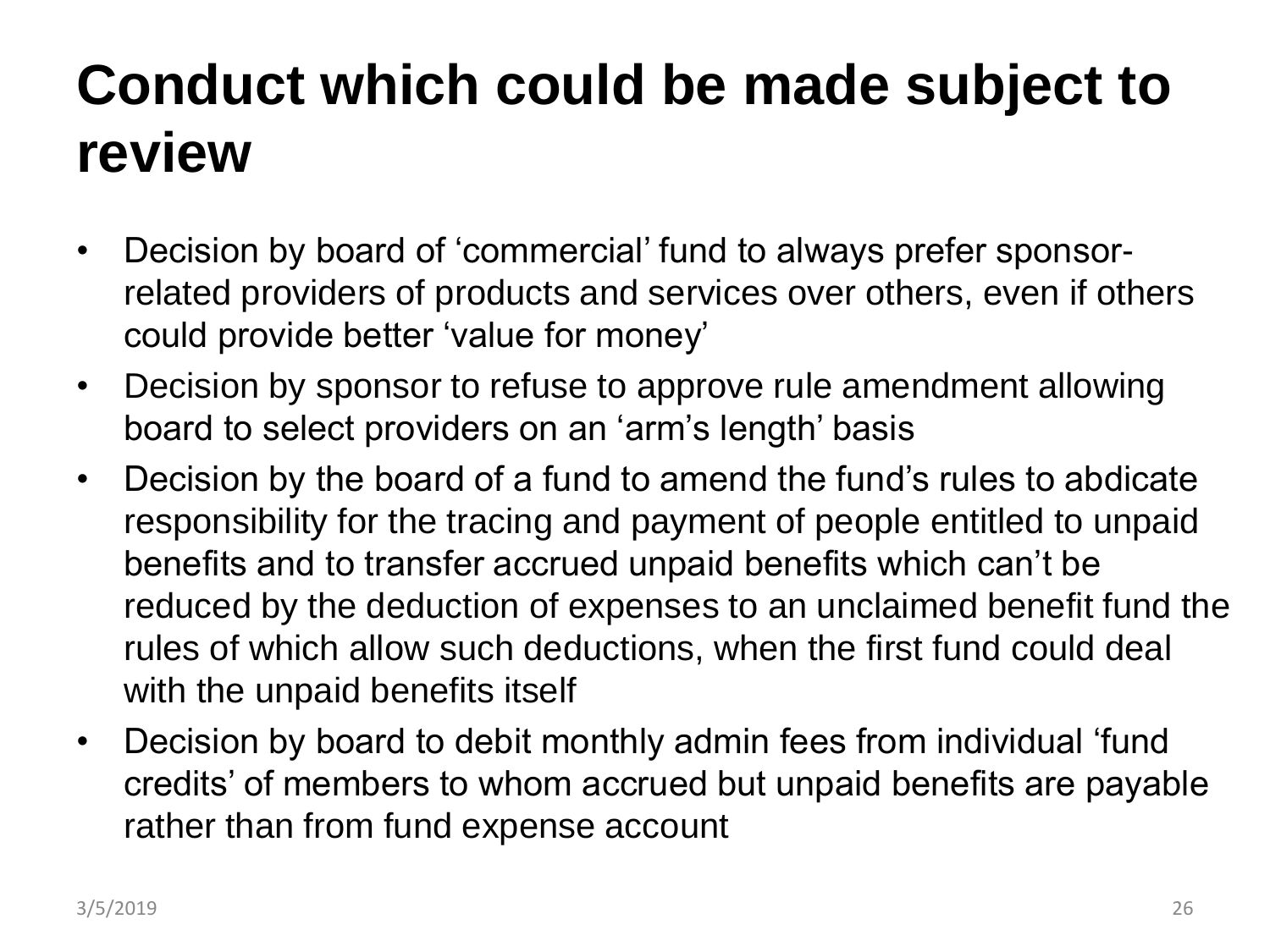## **Conduct which could be made subject to review**

- Decision by board not to trace those to whom unpaid benefits in amounts less than R2000 are payable
- Decision by board to procure fund investments in assets which may be very lucrative in the short term but which
	- o will not make a meaningful contribution to financial, social and economic stability – and thus the long-term resilience of the fund - by promoting employment and economic growth in South Africa and the SADC region
	- $\circ$  on the contrary, may expose the fund and the country as a whole, to environmental, social and governance risks over the long term